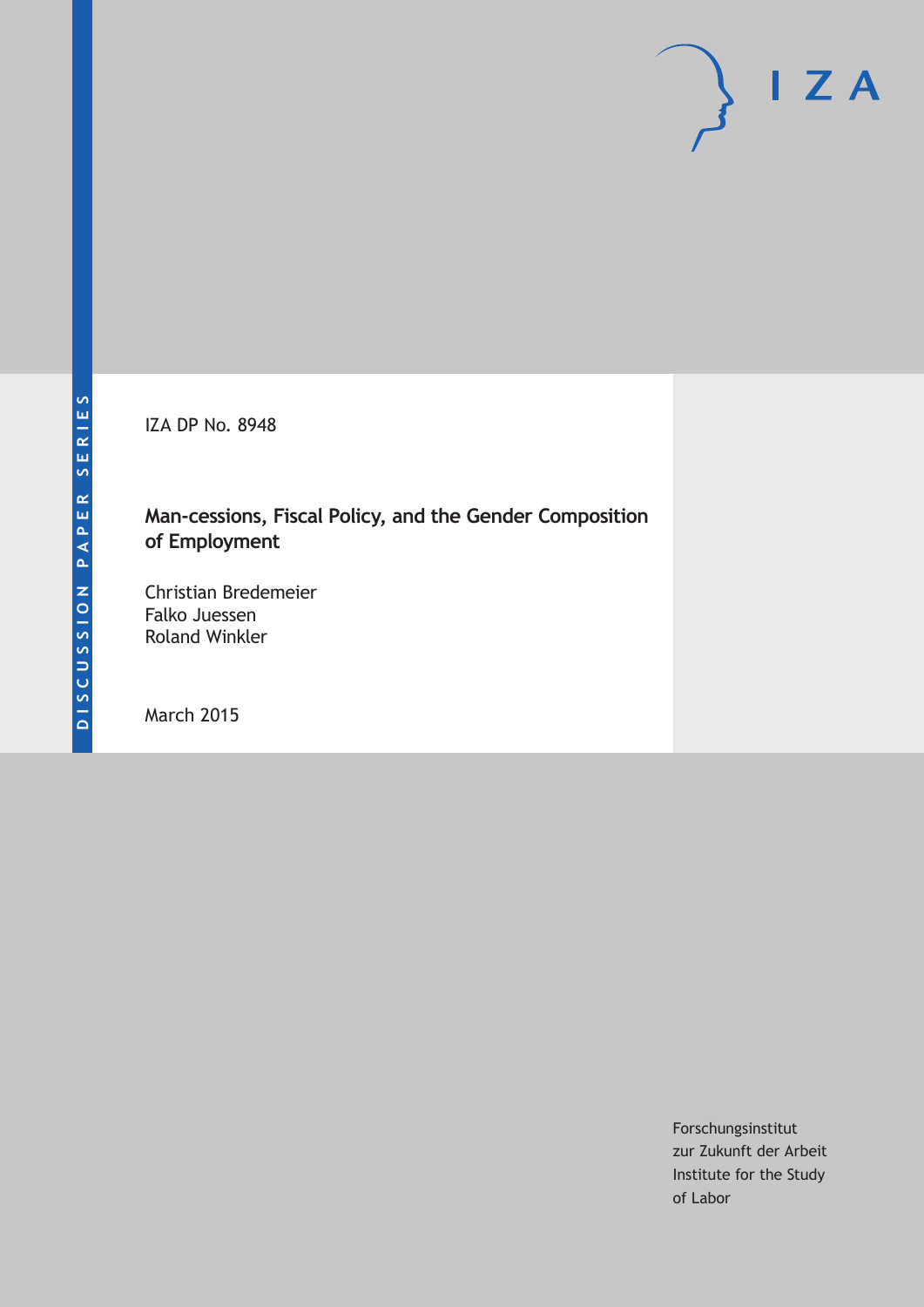# **Man-cessions, Fiscal Policy, and the Gender Composition of Employment**

## **Christian Bredemeier**

*University of Cologne*

## **Falko Juessen**

*University of Wuppertal and IZA*

## **Roland Winkler**

*TU Dortmund University*

Discussion Paper No. 8948 March 2015

IZA

P.O. Box 7240 53072 Bonn Germany

Phone: +49-228-3894-0 Fax: +49-228-3894-180 E-mail: iza@iza.org

Any opinions expressed here are those of the author(s) and not those of IZA. Research published in this series may include views on policy, but the institute itself takes no institutional policy positions. The IZA research network is committed to the IZA Guiding Principles of Research Integrity.

The Institute for the Study of Labor (IZA) in Bonn is a local and virtual international research center and a place of communication between science, politics and business. IZA is an independent nonprofit organization supported by Deutsche Post Foundation. The center is associated with the University of Bonn and offers a stimulating research environment through its international network, workshops and conferences, data service, project support, research visits and doctoral program. IZA engages in (i) original and internationally competitive research in all fields of labor economics, (ii) development of policy concepts, and (iii) dissemination of research results and concepts to the interested public.

<span id="page-1-0"></span>IZA Discussion Papers often represent preliminary work and are circulated to encourage discussion. Citation of such a paper should account for its provisional character. A revised version may be available directly from the author.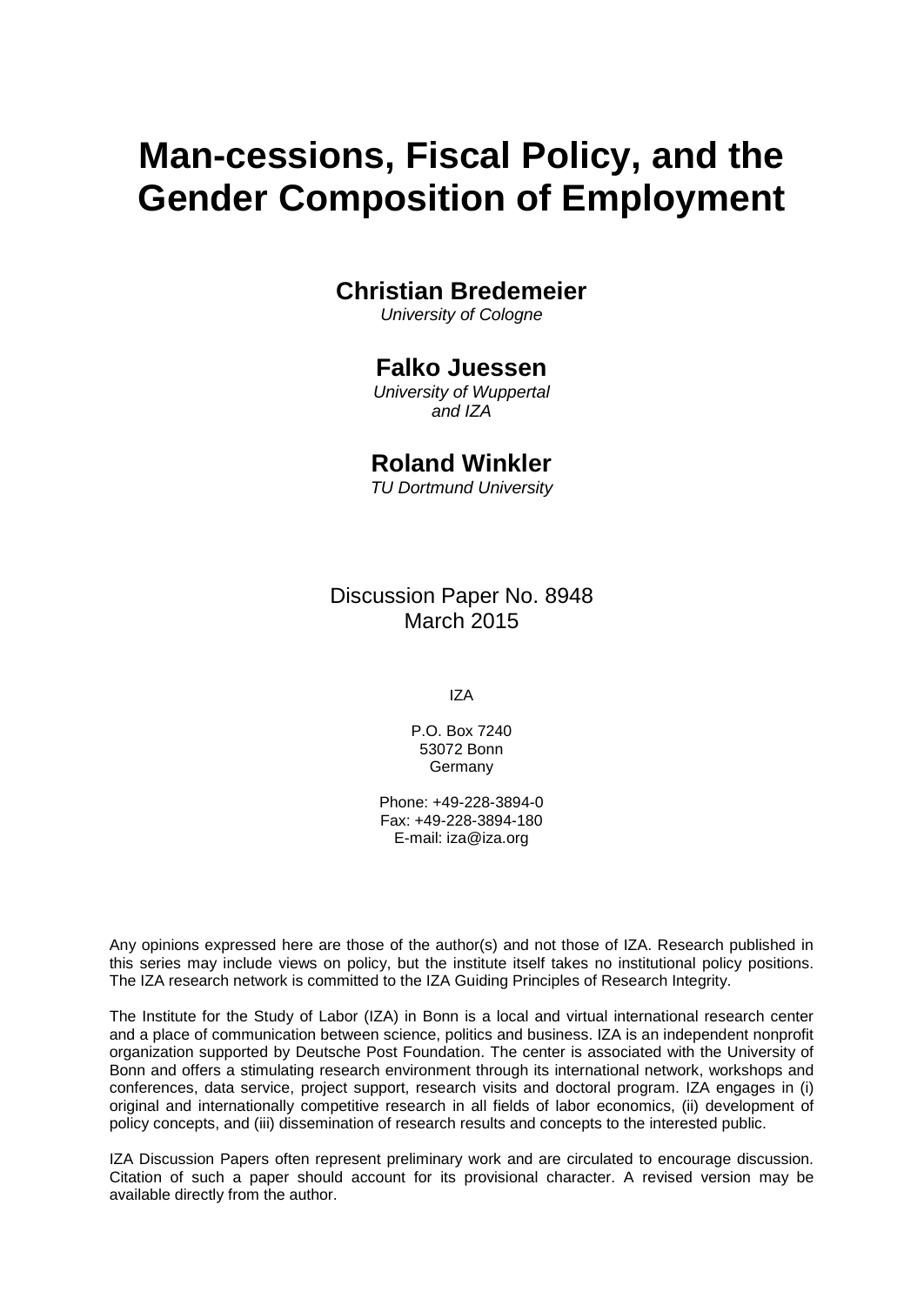IZA Discussion Paper No. 8948 March 2015

# **ABSTRACT**

# **Man-cessions, Fiscal Policy, and the Gender Composition of Employment[\\*](#page-1-0)**

In recessions, predominantly men lose their jobs, which has given rise to the term "mancessions". We analyze whether fiscal expansions bring men back into jobs. To do so, we estimate vector-autoregressive models and identify the effects of fiscal shocks and non-fiscal shocks on the gender composition of employment. We show that contractionary non-fiscal shocks lead to man-cessions, i.e. employment falls and more strongly so for men. By contrast, an expansionary fiscal shock predominantly raises the employment of women. Taken together, these results imply a trade-off dilemma for policy that seeks to stabilize the level of employment along with its composition.

JEL Classification: E24, E32, J10, J21

Keywords: employment, gender, fiscal policy, business cycles

Corresponding author:

Falko Juessen University of Wuppertal Gaußstraße 20 42119 Wuppertal Germany E-mail: [juessen@uni-wuppertal.de](mailto:juessen@uni-wuppertal.de)

Support from German Science Foundation (DFG) through SFB 823 is gratefully acknowledged.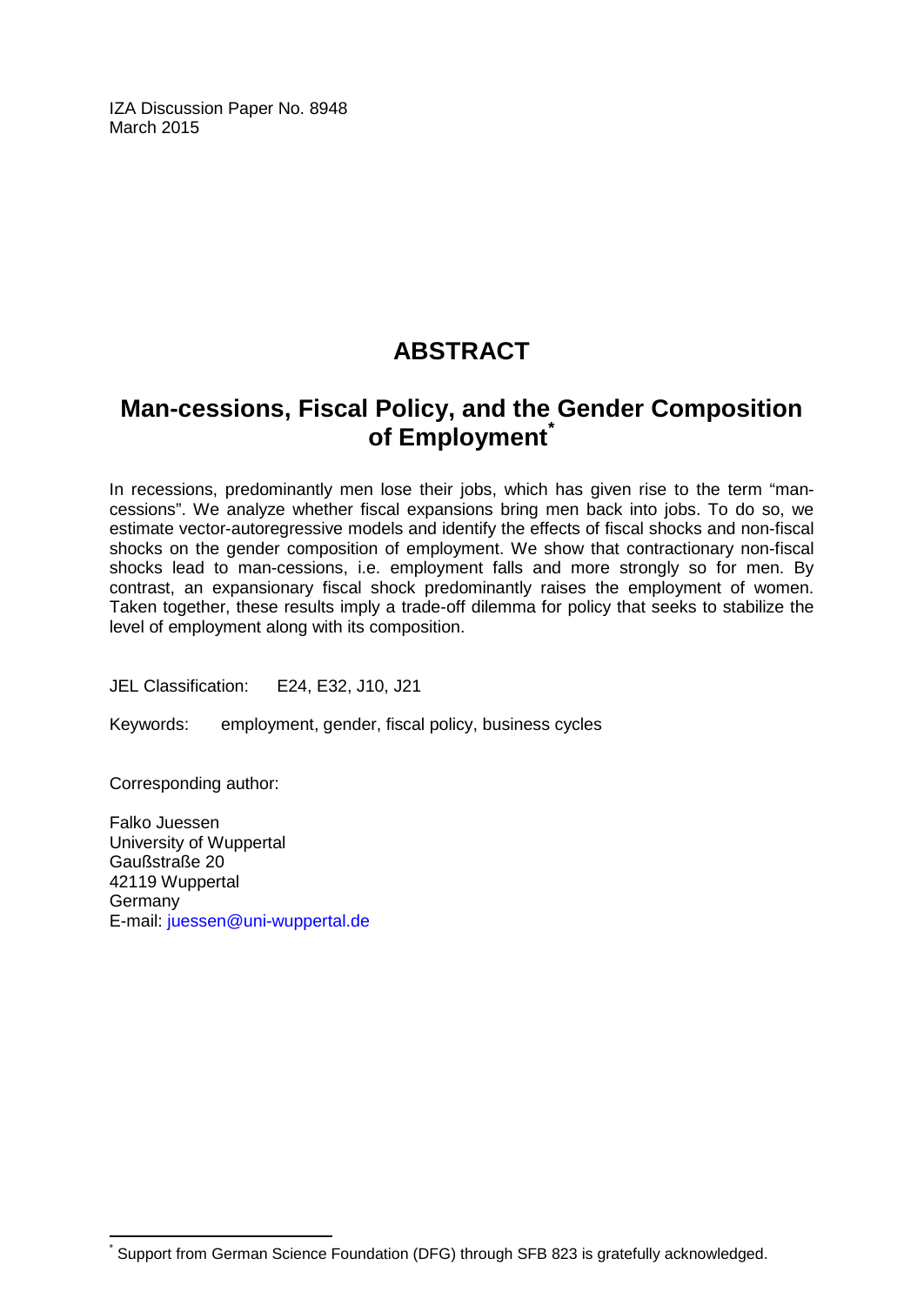### 1 Introduction

In economic downturns, predominantly men are laid off. This observation received particular attention in the public debate during the Great Recession when the term "man-cession" was coined.<sup>1</sup> For example, between  $2007Q3$  and  $2009Q1$ , more than three out of four (78%) of the jobs lost in the US were held by men. In relative terms, male employment fell by 4.8% while female employment fell by only 1.4%. Notably, the observation of man-cessions is neither restricted to the Great Recession nor to the US economy. For instance, Wall (2009) and Hoynes, Miller, and Schaller (2012) have documented similar observations during every recession since 1968. Similarly, Contessi and Li (2014) have found evidence for stronger surges in male unemployment in each of the G7 countries and the OECD as a whole during the 2007-2009 downturn.

Against this background, fiscal policy deserves particular attention. Expansionary fiscal policy not only intends to stabilize the total level of employment, but stabilizing the distribution of employment is often an additional, major goal of fiscal policy in times of crisis. For example, point 2 in the statement of purpose of the ARRA stimulus of 2008 stated that it was the bill's goal "to assist those most impacted by the recession". According to the evidence above, those most impacted by the recession were predominantly men. In fact, some commentators criticized the ARRA stimulus for the supposed gender composition of the created iobs.<sup>2</sup>

In this paper, we investigate the effects of fiscal policy on the distribution of employment by gender. We estimate vector-autoregressive (VAR) models and identify fiscal and non-fiscal (business-cycle) shocks using sign restrictions. We consider sign restrictions as the most suitable identification procedure for our purposes because this method allows us to easily discriminate between fiscal policy on the one hand and all other drivers of the business cycle on the other hand. Specifically, our econometric treatment informs us whether non-fiscal shocks are associated with man-cessions in the first place, at the same time being informative about whether fiscal shocks have a different effect than non-fiscal shocks on the gender composition of employment. The VAR models are estimated on quarterly time series data for the US covering the period 1964Q1 to 2013Q4. Our baseline VAR includes data on GDP, the primary budget deficit, employment, and

<sup>1</sup>Economist Mark Perry, who coined the term, testified on the issue of man-cessions before the Means and Ways committee of the US congress on June 17, 2010.

 $2^2$ Interestingly, both directions of gender inequity have been discussed, see, for instance, the contributions by Christina Hoff Sommers in the Weekly Standard (Jun. 29, 2009) and by Bryce Covert in the Huffington Post (Sep. 24, 2010).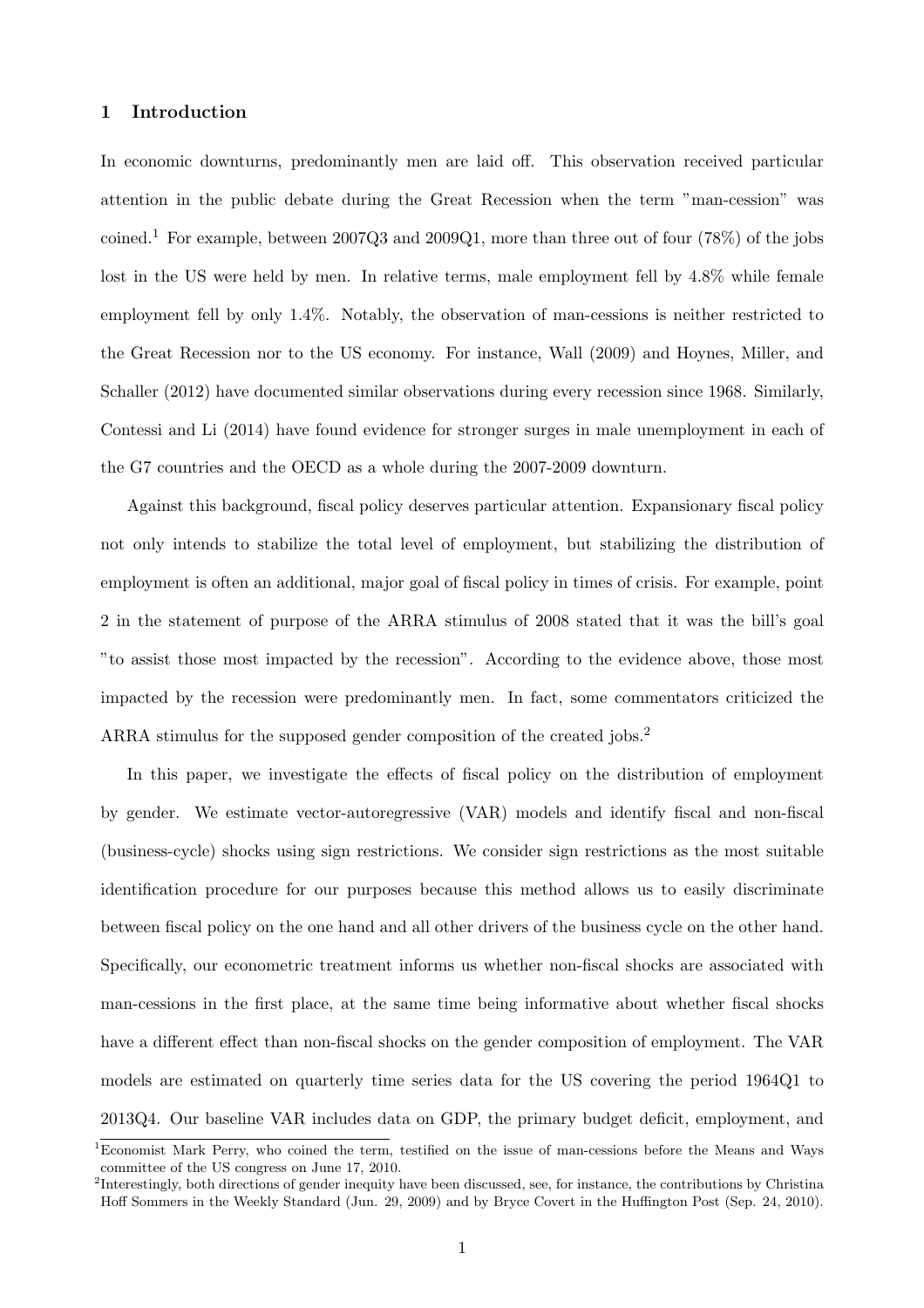the employment ratio between women and men. Fiscal shocks and non-fiscal shocks are identified via sign restrictions on the responses of GDP and the primary deficit, following Pappa (2009).

Our results confirm that man-cessions are an important and robust feature of the business cycle. We show that non-fiscal shocks generate a negative co-movement between the relative employment of women and aggregate measures of the business cycle such as GDP or employment. This means that male employment is more responsive to cyclical changes than female employment, which is in line with previous evidence on man-cessions, reviewed below.

Most interestingly, we document that the reverse holds for fiscal policy shocks. Fiscal shocks lead to a positive co-movement between aggregate measures of the business cycle and the relative employment of women. This means that, in response to fiscal expansions, the employment of women rises significantly more strongly than the employment of men.

Taken together, this has striking policy implications. Men are hit hardest in recessions but a fiscal stimulus predominantly fosters job creation for women. Thus, fiscal policy faces a trade-off dilemma. On the one hand, the goal of fiscal policy is to stabilize the total level of employment. On the other hand, fiscal policy intends to stabilize the composition of employment. Our results suggest that fiscal policy can only achieve one of these goals. If a contractionary non-fiscal shock is counteracted by a fiscal stimulus, the drop in aggregate employment is cushioned but more women than men are brought into jobs. In turn, this amplifies the fluctuation in the gender composition of employment.

In a second part of the paper, we perform a sequence of additional evaluations in order to explore the role of sectors, occupations, and industries for our results. Specifically, we first investigate the dynamics of government employment to account for a potential composition effect, as women are over-represented in the government sector. In fact, the increase in government employment after an expansionary fiscal shock partly explains why fiscal policy has a stronger effect on female than on male employment but this composition effect is quantitatively small. From a quantitative point of view, a more important effect is that expansionary fiscal shocks cause employment in femaledominated, so-called "pink-collar", occupations to rise disproportionately. This leads to an increase in the aggregate share of female employment and appears to be important for understanding the female-biased employment effects of fiscal policy. By contrast, composition effects reflecting the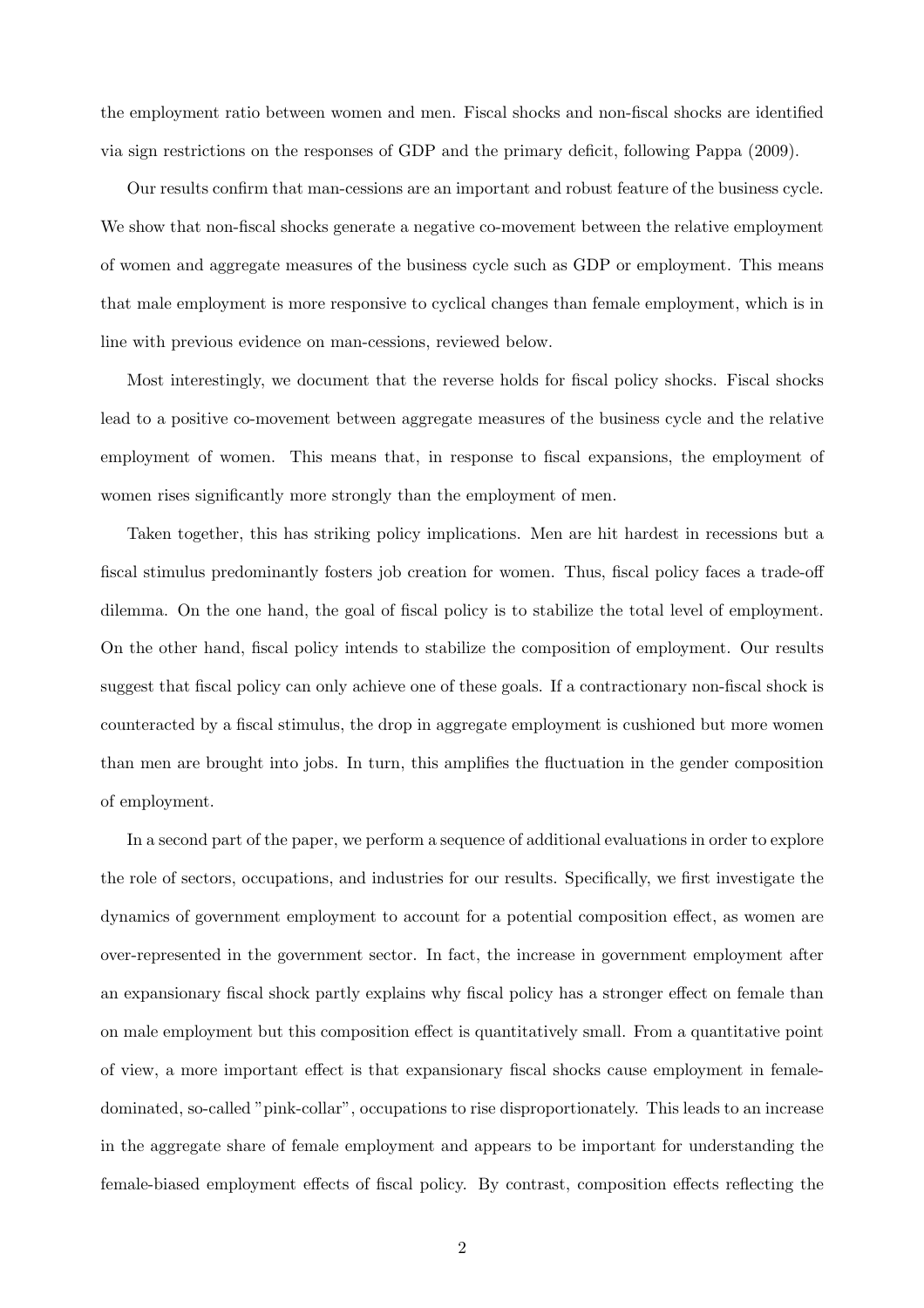industry mix of created jobs are found to be less important. However, we show that industry effects are important for understanding why non-fiscal shocks are associated with man-cessions in the first place. This lends support to the view on man-cessions discussed in the existing literature (e.g., Hoynes, Miller, and Schaller 2012).

Our paper is related to the literature investigating gender differences in employment cyclicalities, see, e.g., Clark and Summers (1981), Ewing, Levernier, and Malik (2002), Ewing, Levernier, and Malik (2005), Elsby, Hobijn, and Şahin (2010), or Hoynes, Miller, and Schaller (2012).<sup>3</sup> This literature has shown that men bear a disproportionately high share of cyclical employment variation. Our results with respect to the effects of non-fiscal shocks corroborate this finding. Our main contribution to this literature is to provide evidence on the effects of fiscal expansions on the gender composition of employment. Giavazzi and McMahon (2012) have investigated the effects of a specific fiscal shock, increases in military spending, on different population groups. Their finding that military spending increases hours worked disproportionately in households with female heads is broadly consistent with our results.

The remainder of this paper is organized as follows. Section 2 presents our baseline VAR model and the main results. Section 3 explores potential explanations of our results. Section 4 concludes.

## 2 The effects of fiscal shocks on the gender composition of employment

In this section, we present our baseline model, the identifying restrictions, and the results of the estimated model. We estimate a vector-autoregressive model and use sign restrictions to identify the effects of fiscal policy shocks and non-fiscal shocks on the gender composition of employment. Our baseline VAR includes constants and three lags of quarterly US data on the primary fiscal deficit, real GDP, aggregate employment, and the employment ratio between women and men.<sup>4</sup> Our main interest is on the reaction of the gender employment ratio to different shocks. A significant reaction of the gender employment ratio is tantamount to a significantly different response of male and female employment to the respective shock. All variables are measured as percentage deviations from HP trends. Our baseline sample starts in 1964Q1 and ends in 2013Q4. The reduced

<sup>3</sup> Jefferson (2005), Jefferson (2008), Rodgers (2008) have studied employment fluctuations for other population groups than gender.

<sup>4</sup>See Appendix A for details on data sources and data construction.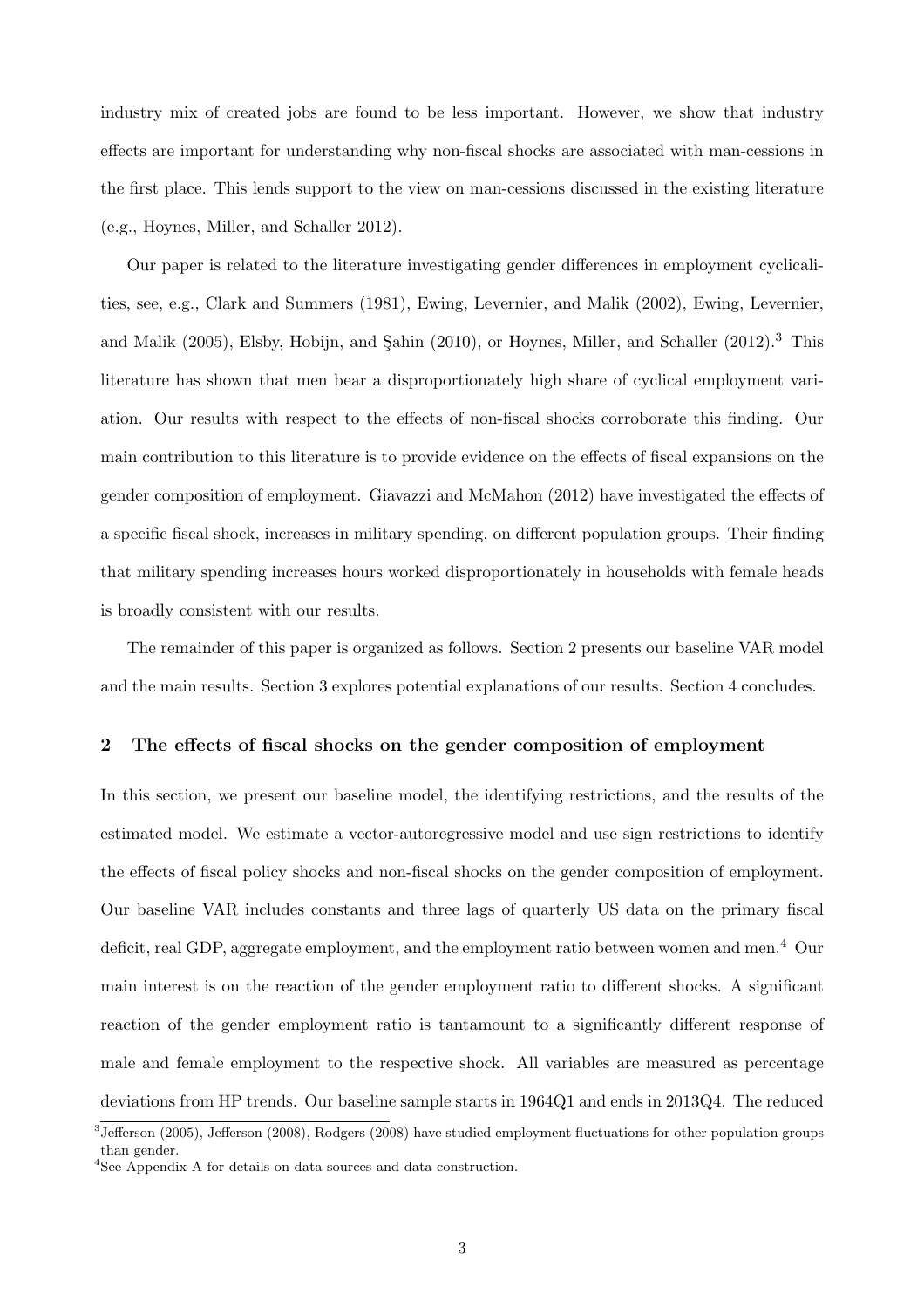form VAR reads

$$
y_t = c + \sum_{i=1}^3 A_i y_{t-i} + \varepsilon_t,
$$

where the vector  $y_t$  includes the variables described above and c is a vector of constants,  $A =$  $[A_1, A_2, A_3]$  is the coefficient matrix, and  $\varepsilon_t$  is the vector of reduced-form residuals. We estimate the reduced-form VAR with Bayesian techniques using a Minnesota prior.<sup>5</sup>

We identify a fiscal and a non-fiscal shock using sign restrictions. We impose, following Pappa (2009), that an expansionary fiscal policy shock (which can be a spending increase or a tax cut or a combination of both) raises the primary deficit and output.<sup>6</sup> By contrast, non-fiscal (businesscycle) shocks affect the deficit and output in opposite directions. These identifying restrictions can be derived from mild assumptions: expansionary fiscal policy raises output and the endogenous component of fiscal policy is not too procyclical (i.e., in non-fiscally induced booms, government spending does not rise endogenously by more than tax revenues). In order to study fiscal stimuli that bring people into jobs, we impose a further sign restriction on the employment response to fiscal shocks. We impose the sign restrictions on impact and in the following three quarters.

Formally, our identification proceeds as outlined in Uhlig (2005). We take a draw  $\widetilde{A}$  from the posterior distribution of the coefficient matrix A and calculate the Cholesky decomposition of the estimated covariance matrix  $\hat{\Sigma} = BB'$ . We then take a draw  $\omega$  from the four-dimensional unit sphere by applying a QR decomposition of a  $4 \times 4$  matrix of random numbers drawn from the standard normal distribution. We consider shocks  $b = B\omega$  and the impulse response functions to b. If they satisfy the sign restrictions, we keep the draw  $(\tilde{A}, \omega)$  and save the impulse response functions. This procedure is repeated until 10,000 responses to both fiscal and non-fiscal shocks are found. For each shock, we order the responses of the 10,000 accepted models to obtain a posterior distribution at each horizon.

Figure 1 summarizes the estimated responses of the variables in our baseline VAR. We display the median together with the 16th-84th percentiles of the distribution of responses in the accepted

<sup>&</sup>lt;sup>5</sup>Specifically, for the variance-covariance matrix of the reduced-form shocks  $\Sigma$ , we us the estimate  $\hat{\Sigma}$  from an OLS estimation of the VAR. The prior means for all entries in  $c$  and  $A$  are zero. For constants, we set the prior variance of the coefficients to 100 and to  $0.5 \cdot \frac{\sigma_{jj}}{L^2 \cdot \sigma_{ii}}$  for the impact of the L'th lag of variable j on variable i, where  $\sigma_{ii}$  and  $\sigma_{jj}$  are diagonal entries from the estimate of the variance-covariance matrix of the reduced-form shocks.

 ${}^{6}A$  similar identification of fiscal shocks has been used by Enders, Müller, and Scholl (2011).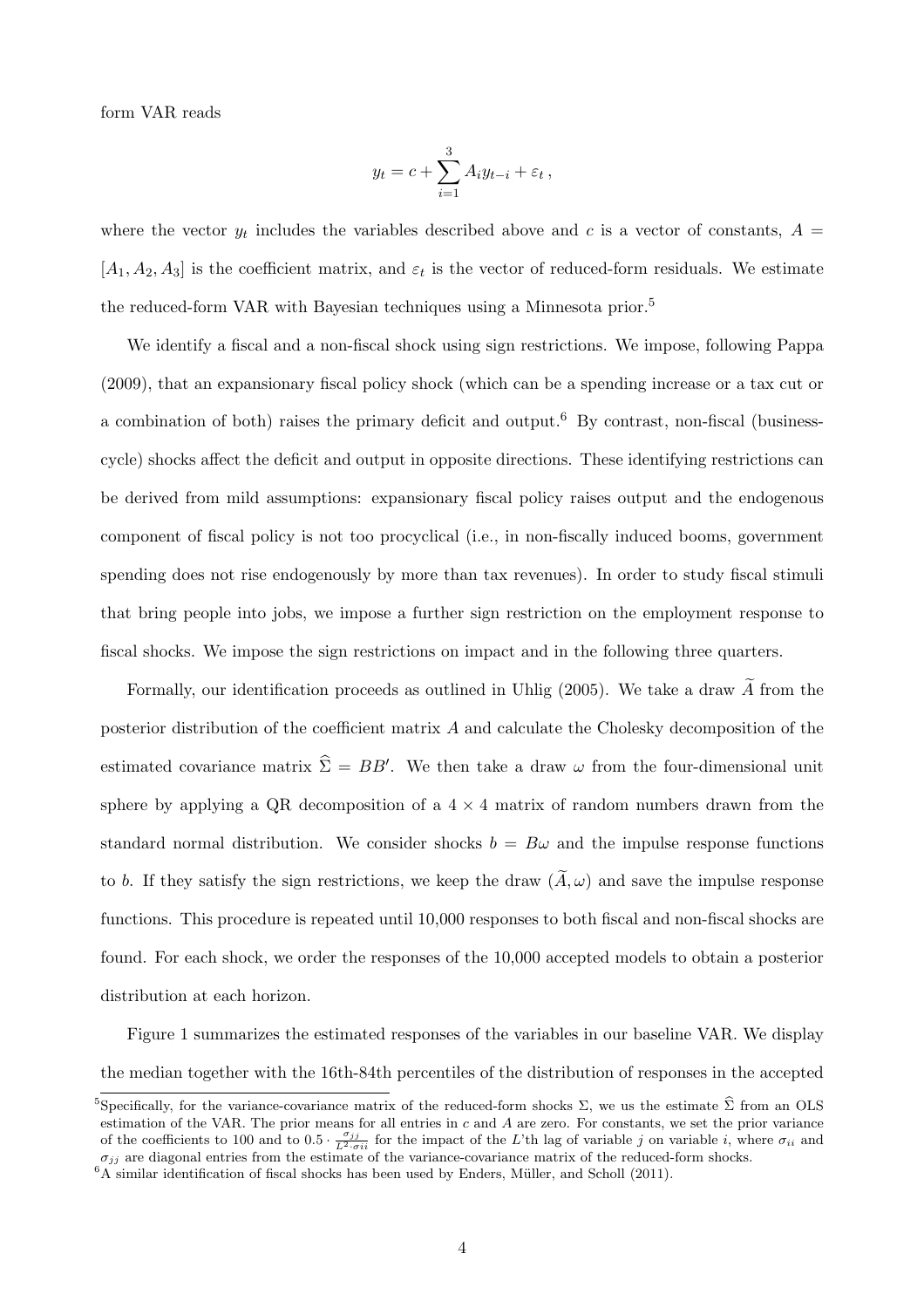models. These probability bands reflect Bayesian parameter uncertainty and identification uncertainty. The horizontal axes show quarters after the shock and the responses are expressed in percentage terms. Quantitatively, the responses are rescaled to the case where, at the median, GDP changes by one percent on impact. The reactions of the deficit, output, and – in case of the fiscal shock – aggregate employment follow the sign restrictions. After a favorable non-fiscal shock, we also observe a rise in aggregate employment.

Our main interest is on the reaction of the gender employment ratio, displayed in the lower right panels of Figures 1(a) and 1(b), respectively. After a favorable non-fiscal shock, the female to male employment ratio falls significantly. Three quarters after the shock, the response of the gender ratio is negative in 94.1% of the accepted models. As aggregate employment rises, this means that male employment rises more strongly than female employment. In the case of an adverse non-fiscal shock, this means that aggregate employment falls and predominantly male jobs are lost. Thus, our estimated model shows that contractionary non-fiscal shocks induce man-cessions.

Strikingly, and contrary to the non-fiscal shock, we observe a pro-cyclical response of the female to male employment ratio conditional on fiscal shocks, see the bottom-right panel in Figure 1(b). After a favorable fiscal shock, there is a significant and delayed rise in the female to male employment ratio. One year after the shock, 88.1% of the accepted models show a positive response of the gender employment ratio and this number increases to 97.0% in quarter 10 after the shock. As aggregate employment rises, see the bottom-left panel of Figure 1(b), one can conclude that female employment rises more strongly than male employment in response to expansionary fiscal shocks. Thus, a fiscal stimulus brings predominantly women into jobs.

We now provide some back-of-the-envelope calculations for the absolute employment change implied by the median responses.<sup>7</sup> One year after a contractionary non-fiscal shock which leads to a decline in GDP by one percent, about 770,000 jobs have been lost, about 495,000 of which were held by men, corresponding to roughly two thirds of the jobs lost. As a comparison, in the Great Recession, this number was about three quarters. By contrast, one year after a positive

 $7$ The percentage changes in male and female employment can be determined from the responses of aggregate employment and the gender employment ratio. Let  $\hat{n}_F$ ,  $\hat{n}_M$ ,  $\hat{n} = s_F \hat{n}_F + s_M \hat{n}_M$ , and  $\hat{r} = \hat{n}_F - \hat{n}_M$  denote the percentage trend deviations of female employment, male employment, total employment, and of the employment ratio, respectively.  $s_F$  and  $s_M$  are the mean shares of women and men in total employment, respectively. From our estimations, we take the medians of  $\hat{n}$  and  $\hat{r}$  and calculate  $\hat{n}_M = \hat{n} - s_F \hat{r}$  and  $\hat{n}_F = \hat{n}_M + \hat{r}$ . The long-run means of total employment, female employment, and male employment in our sample are about 111 million, 46 million, and 65 million, respectively. Multiplying with relative changes gives the total job changes provided in the text.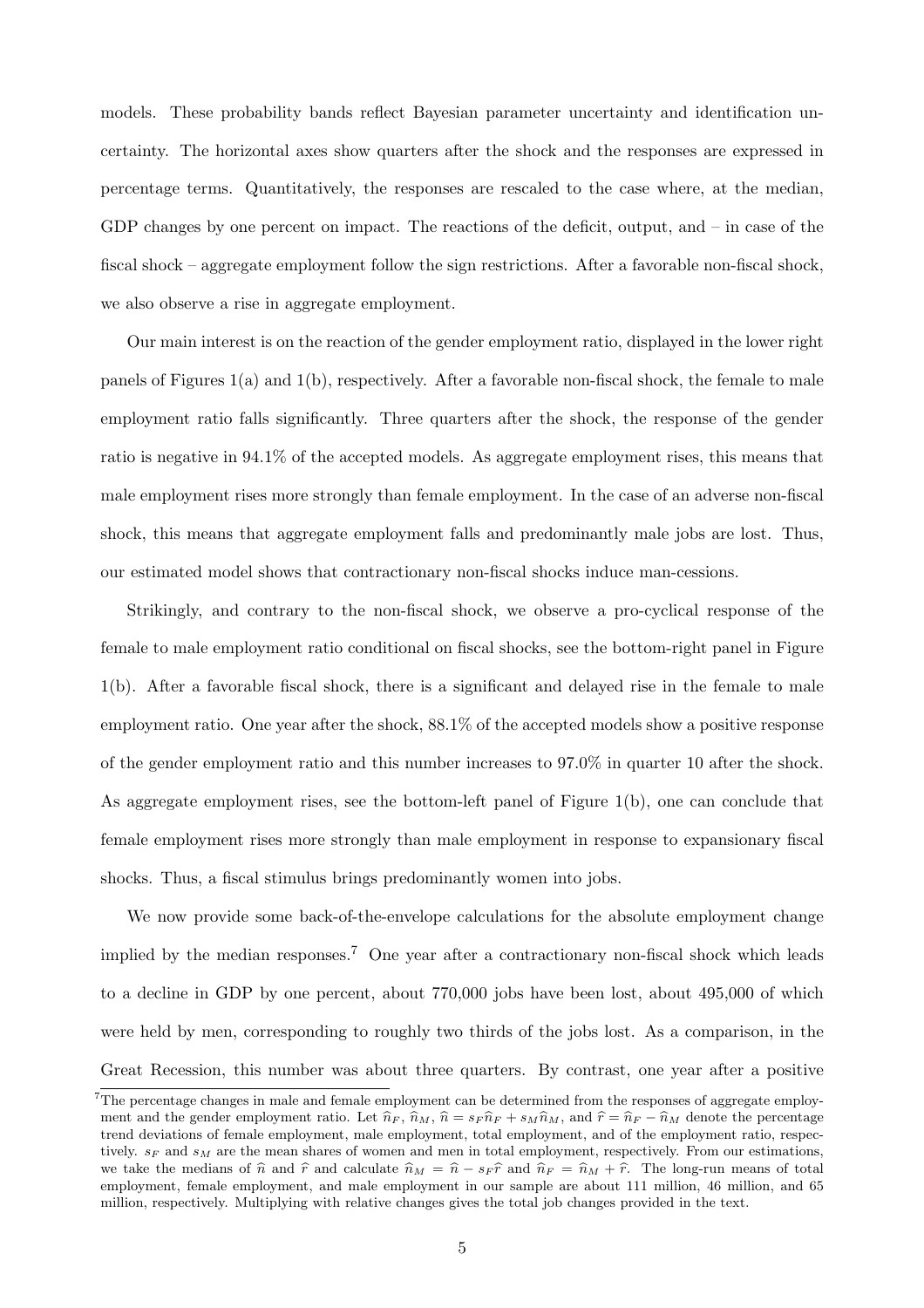



(a) Non-fiscal shock

Notes: The solid lines are the median responses and the grey shaded areas show the 16th-84th percentiles of 10,000 estimated responses, sorted at each horizon. The responses are expressed in percentage terms. On the horizontal axes, the horizon is given in quarters. The median impact response of GDP is normalized to one percent.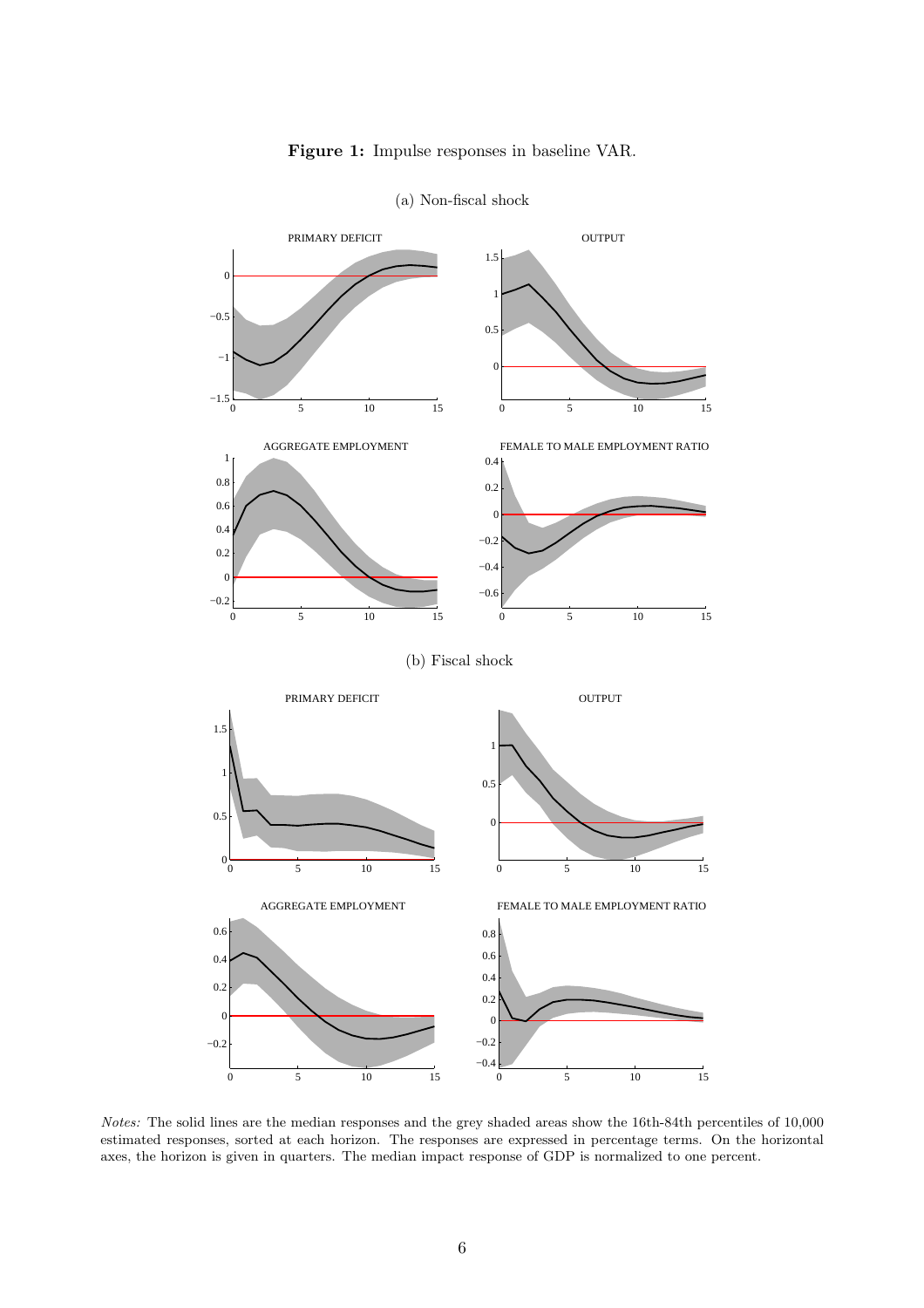fiscal shock, the level of employment has risen by about 250,000 jobs. Of these additional jobs, 156,000, or 62%, are held by women. We can compare this number to the mean female share in total employment, which is 44% in our sample. If 44% of the additional jobs were held by women, the gender composition of employment would remain unchanged. Hence, the female share of jobs created in response to a fiscal shock exceeds this composition-neutral share by 18 percentage points. To demonstrate the importance of this difference, consider the relative growth rates of female and male employment triggered by the fiscal shock. Relative to about 46 million employed women on average, the 156,000 created jobs correspond to 0.32% whereas, for men, this number is 0.15%. Thus, fiscal expansions cause employment growth which is more than twice as strong for women than for men.

In order to quantify the conditional cyclicality of the gender employment ratio, we compute the correlations of GDP or aggregate employment, respectively, with the gender employment ratio, conditional on the two shocks. Conditional on the non-fiscal shock, the female to male employment ratio has strong negative correlations with GDP and aggregate employment, with estimated contemporaneous correlation coefficients of −0.99 and −0.91, respectively. Conditional on the fiscal shock, in contrast, the female to male employment ratio is positively correlated with the business cycle. The conditional contemporaneous correlations with GDP and employment are 0.27 and 0.19, respectively. We find even stronger positive correlations of the gender employment ratio with lags of GDP and employment. For example, the correlation coefficient of the employment ratio with the four-quarter lag of GDP (employment) is 0.78 (0.76).

Our findings imply that fiscal policy makers are confronted with a trade-off dilemma. Fiscal policy that stabilizes employment destabilizes its gender composition. A contractionary non-fiscal shock causes a man-cession: aggregate employment falls and the employment of men falls disproportionately. If fiscal policy reacts to this and boosts aggregate employment, more women than men are brought into jobs which amplifies the reaction of the gender employment ratio. Hence, our results suggest that fiscal policy which aims to stabilize the level of employment along with its composition achieves only one of these goals.

We have performed a series of robustness checks for our baseline results (details can be found in Appendix B). Our results are robust to: i) including a set of further control variables, specifically,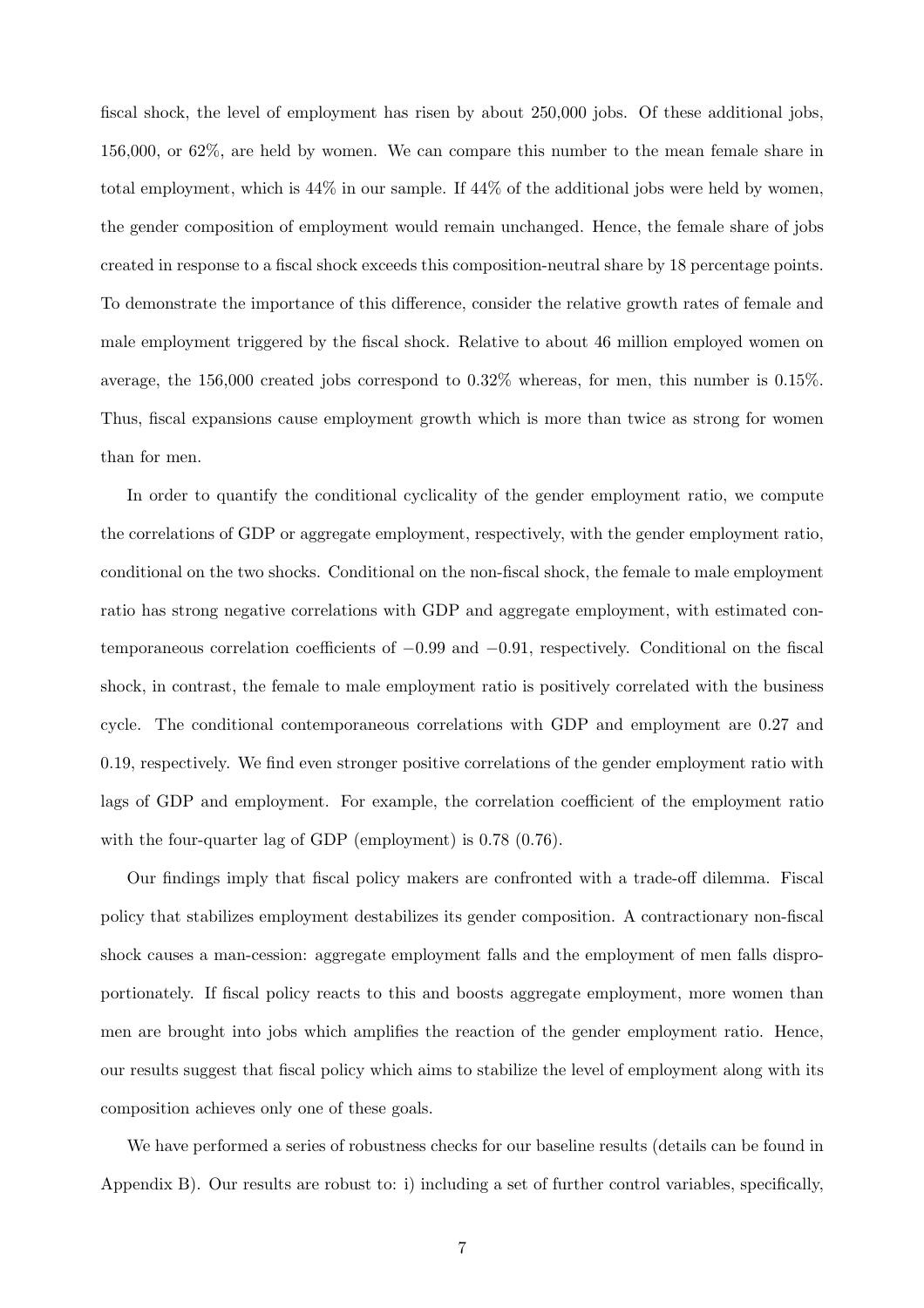the real interest rate, average hourly earnings, private domestic spending, government spending, and tax revenues, ii) shortening the number of periods for which the sign restrictions are imposed, iii) relaxing the restriction that the fiscal shock raises aggregate employment, and iv) starting the sample in 1979, which is the starting date of the Merged Outgoing Rotation Groups (MORG) files of the CPS that will be used in the next section to explore potential explanations for the rise in the gender employment ratio after a fiscal expansion. In each of these specifications, the female to male employment ratio reacts negatively to expansionary non-fiscal shocks in at least 90% of the accepted models. Likewise, in at least 90% of the accepted models, the gender employment ratio reacts positively to expansionary fiscal shocks. Further, we have decomposed the fiscal shock into spending hikes and tax cuts, employing opposite sign restrictions on the response of tax revenues. For both kinds of fiscal shocks, we confirm our main finding that expansionary fiscal shocks foster job growth predominantly for women.

## 3 Exploring potential explanations: The role of sectors, occupations, and industries

In this section, we investigate potential explanations for our finding that fiscal shocks lead to a stronger increase in female than in male employment. Specifically, we investigate in how far the documented responses of the gender employment ratio are consequences of the different mean gender employment ratios in different sectors, industries, and occupations. If employment in female-dominated occupations (so-called "pink-collar" occupations, such as personal services) or industries (for instance, education and health care) reacts differently to fiscal shocks, the aggregate gender employment ratio would change even if the gender ratio within occupations and industries remained unchanged. Similar composition effects may occur with respect to government employment, where women constitute the majority of the workforce. Investigating these issues requires data on industry and occupation specific employment by demographic groups. As Hoynes, Miller, and Schaller (2012), we construct disaggregated employment time series using the Merged Outgoing Rotation Groups (MORG) files of the Current Population Survey (CPS). Using this source of data, consistent employment time series can be constructed from 1979 onwards.<sup>8</sup>

 ${}^{8}$ The sample period for our baseline estimations discussed in Section 2 started in 1964. In Appendix B, we show that the results for our baseline specification estimated from data starting in 1979 are very similar to the results discussed in Section 2. We also checked that aggregating the CPS MORG microdata yields virtually identical time series data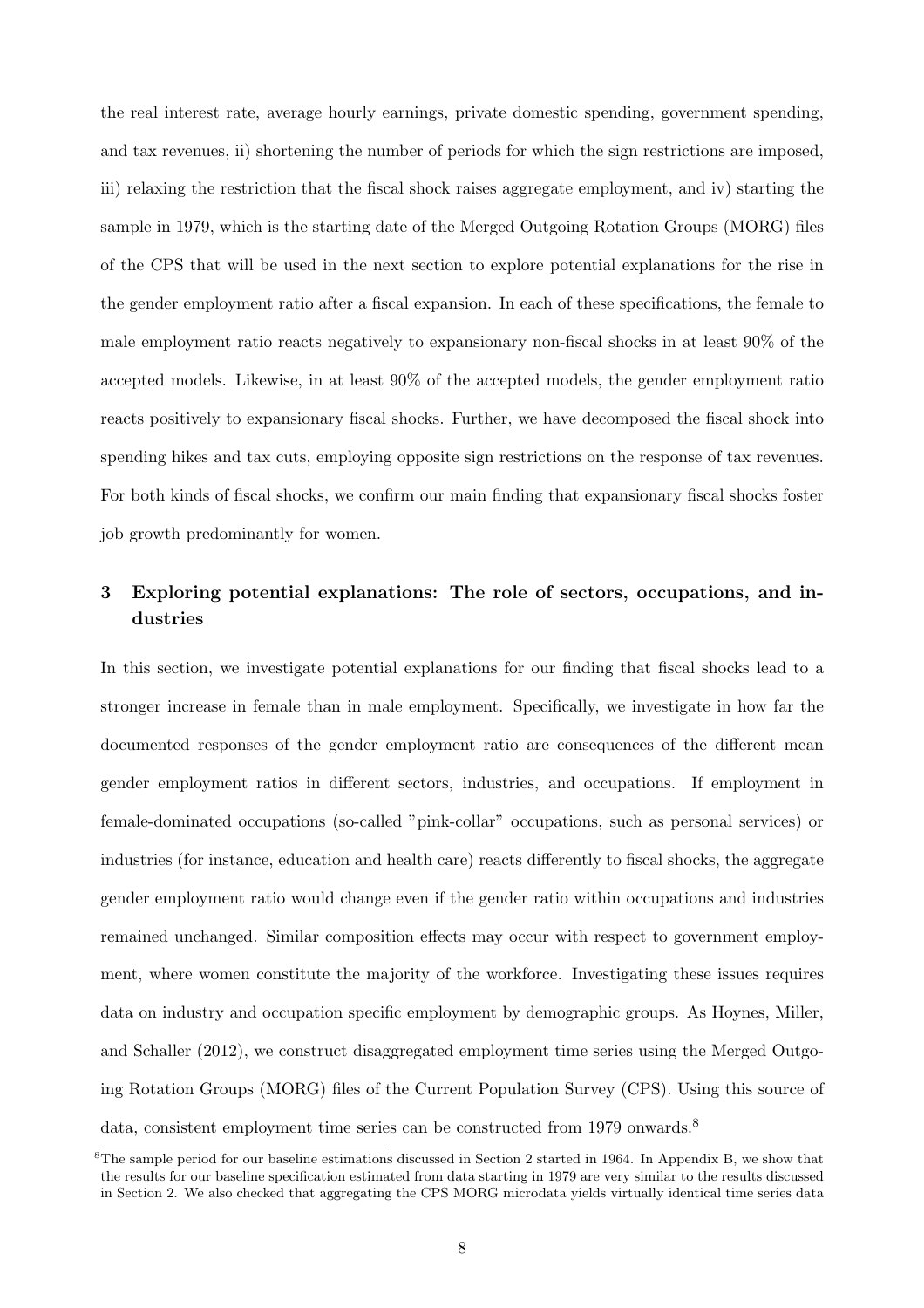Government employment. The government wage bill is a major part of government consumption expenditures and women are over-represented in government employment.<sup>9</sup> Therefore, the gender employment ratio may react to fiscal shocks because government employment is expanded.

To investigate the role of government employment, we decompose the dynamics of the aggregate gender employment ratio into the dynamics of gender employment ratios within sectors and the employment dynamics between sectors. Specifically, we estimate a VAR where we include the government to non-government employment ratio, the gender employment ratio in government employment, and the gender employment ratio in private (non-government) employment (next to the budget deficit, real GDP, and aggregate employment, as in our baseline VAR). This specification allows us to disentangle a composition effect (i.e., an increase in government employment relative to non-government employment) from changes within sectors (i.e., changes in the gender ratios within the government and non-government sector, respectively). Otherwise, the specification of the VAR is identical to our baseline model in Section 2.

Figure 2 summarizes the results for the three employment variables discussed above (the responses of the remaining variables are very similar as in the baseline model). In response to non-fiscal shocks, we observe a drop in the ratio of government employment to non-government employment, which is to be expected for a non-fiscal shock, see the left panel in Figure  $2(a)$ . Moreover, we observe a drop in the female to male ratio in non-government employment, see the right panel in Figure  $2(a)$ . These findings show that man-cessions take place predominantly in the private sector.

Most interestingly, for the non-fiscal shock, we observe a combination of composition effects and within-sector effects. Figure 2(b) shows that the increase in the aggregate gender employment ratio documented in Section 2 stems from a rise in both the ratio of government to non-government employment, see the left panel in Figure 2(b), and in the female to male ratio in private (nongovernment) employment, see the right panel in Figure 2(b). That is, one reason for the stronger employment effects of fiscal policy on women is a composition effect with respect to government employment, which is a sector where women are over-represented. This effect is enforced by the

as published by the BLS.

<sup>&</sup>lt;sup>9</sup>In our CPS MORG sample, the female share in government employment is about 55%, while it amounts to about 46% in total employment.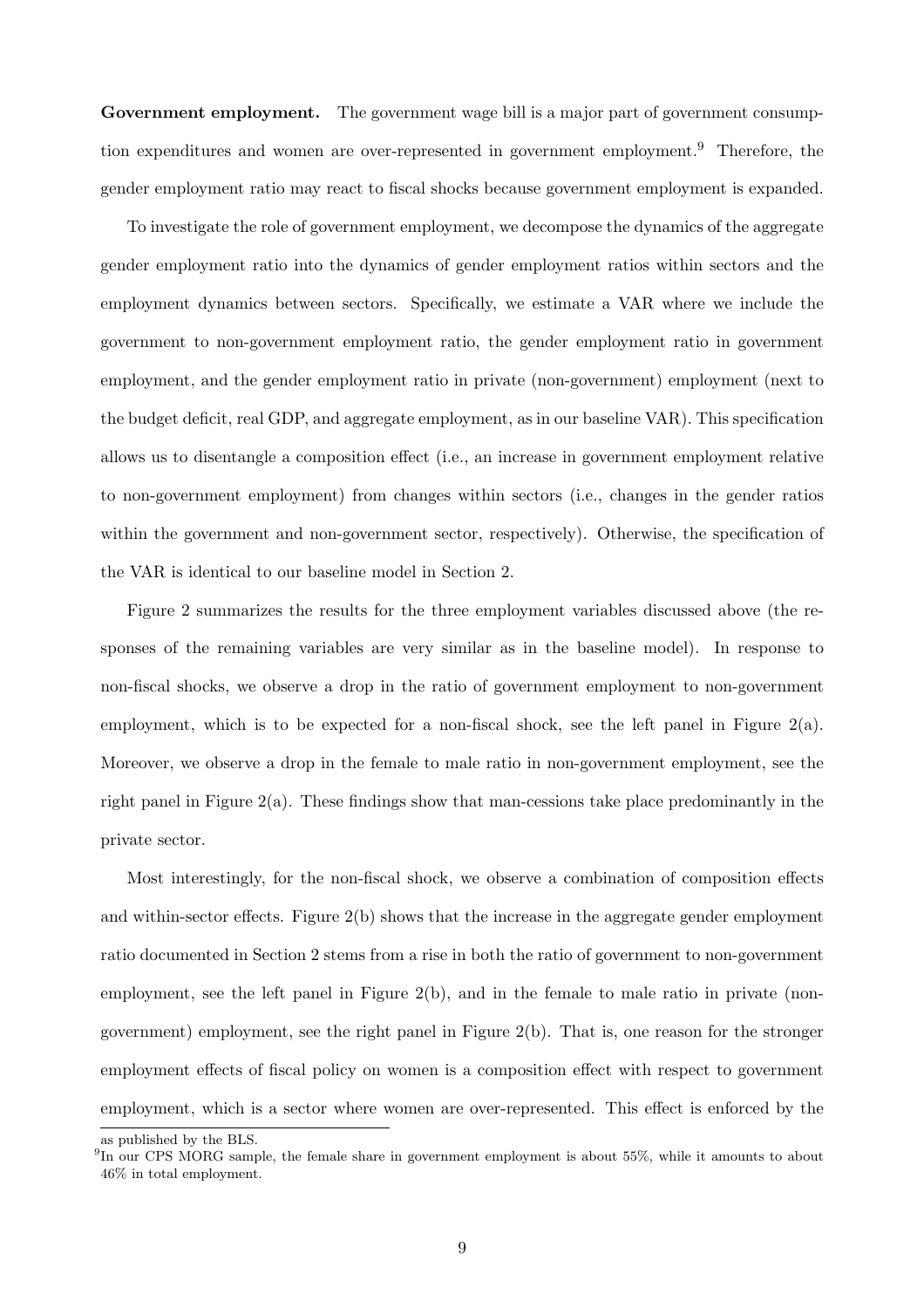Figure 2: Impulse responses in VAR decomposing the dynamics of the gender employment ratio into between-sectors dynamics and within-sector dynamics.



Notes: The solid lines are the median responses and the grey shaded areas show the 16th-84th percentiles of 10,000 estimated responses, sorted at each horizon. The responses are expressed in percentage terms. On the horizontal axes, the horizon is given in quarters. The median impact response of GDP (not shown) is normalized to one percent.

fact that, after a fiscal shock, employment of women rises disproportionately to that of men also within the private (non-government) sector, see the right panel in Figure  $2(b)$ .<sup>10</sup>

Quantitatively, our results suggest that the composition effect with respect to government employment is moderate. To illustrate this point, we conduct a similar back-of-the-envelope calculation as in the previous section, based on median responses one year after the shock. After a fiscal shock, 37.8% of the additional jobs are created in the government sector. If we assume, counterfactually, that the gender shares within sectors remain constant, it results that 48.0% of the total number of new jobs created in both, the government and non-government sectors, would accrue to women.<sup>11</sup> This is about 2.5 percentage points larger than the share of new jobs created

 $10$ Interestingly, we do not find significant gender differences in the employment reaction within the public sector (see the middle panel in Figure 2(b)). The government tends to expand its workforce more or less in its initial gender proportions.

<sup>&</sup>lt;sup>11</sup>This number is calculated as the share of government employment in new jobs  $(37.8\%)$  times female share in government employment (54.7%) plus share of non-government employment in new jobs (62.2%) times female share in non-government employment (44.0%).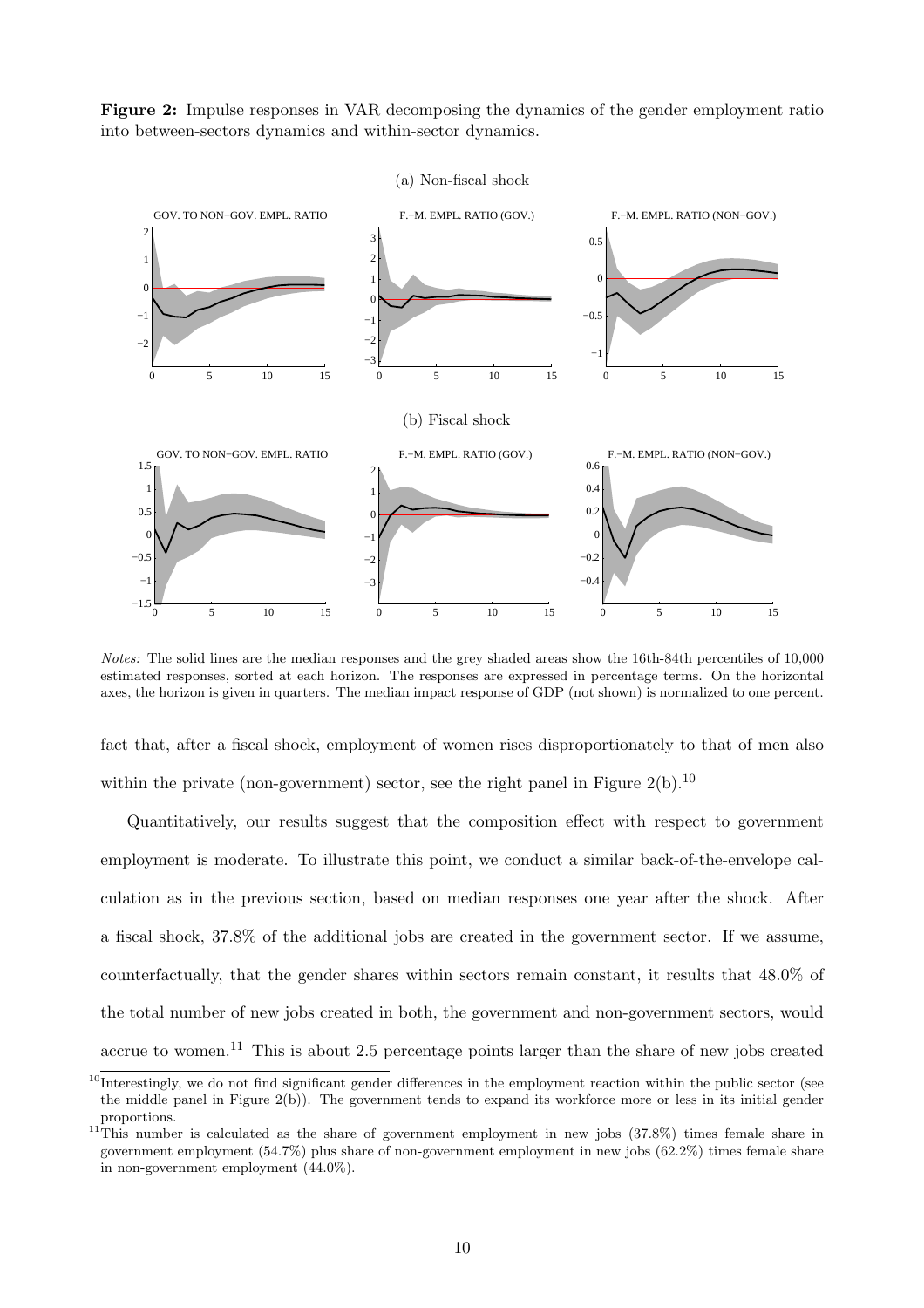for women that would leave the gender composition of total employment unchanged.<sup>12</sup> Our results show that a more substantial part is to be attributed to developments within non-government (private) employment, where women's employment rises relative to that of men.

A potential reason for the larger increase in female relative to male employment is that the government mostly purchases goods and services produced in industries where women are employed disproportionately, such as education and health care. However, two of our findings qualify this view. First, we find similar gender employment effects not only for spending hikes, but also for tax cuts, see Appendix B. Second, we will show that industries appear to be less important than occupations for the gender employment effects created by fiscal expansions.

Occupations. Next, we investigate in how far occupation effects are responsible for our finding that fiscal policy shocks foster job growth primarily for women. For instance, during the recovery after the Great Recession, traditionally female-dominated occupations have played an important role. In fact, some commentators have used the term "pink-collar job boom" in this context.<sup>13</sup> To evaluate the role of occupations for our results, we distinguish between female-dominated ("pinkcollar") occupations and other ("non-pink-collar") occupations, respectively.<sup>14</sup>

In the CPS MORG data, we classify an occupation as a pink-collar occupation if the average female employment share is at least 60%. The so-defined pink-collar occupations range from archivists (female share 60.4%) to dental hygienists (98.6%), a full list can be found in Appendix A. In our sample used in the VAR analysis, 32.5% of individuals have occupations which we classify as pink-collar occupations. In these "pink" occupations, the female employment share is 82.9% while it is only 27.5% in the remaining occupations, which we classify as "non-pink".

Figure 3 shows the results for a specification where we decompose the response of the aggregate gender employment ratio by including the ratio of employment in pink-collar occupations to employment in non-pink-collar occupations (to measure composition effects), as well as the two gender employment ratios within pink-collar occupations and within non-pink-collar occupations,

 $12$ In the sample starting in 1979, the composition-neutral share, which corresponds to the average share of female employment in total employment, is 45.6%.

<sup>13</sup>See, e.g., David Francis' contribution in U.S. News (Sep. 10, 2012).

 $14$ We follow Autor and Dorn (2013) in constructing 332 occupation categories in the CPS MORG data which are consistently defined over the whole sample. Their classification system provides a balanced panel of occupations covering the 1980, 1990, and the 2000 Census classifications by mapping Census occupation codes to a unified category system.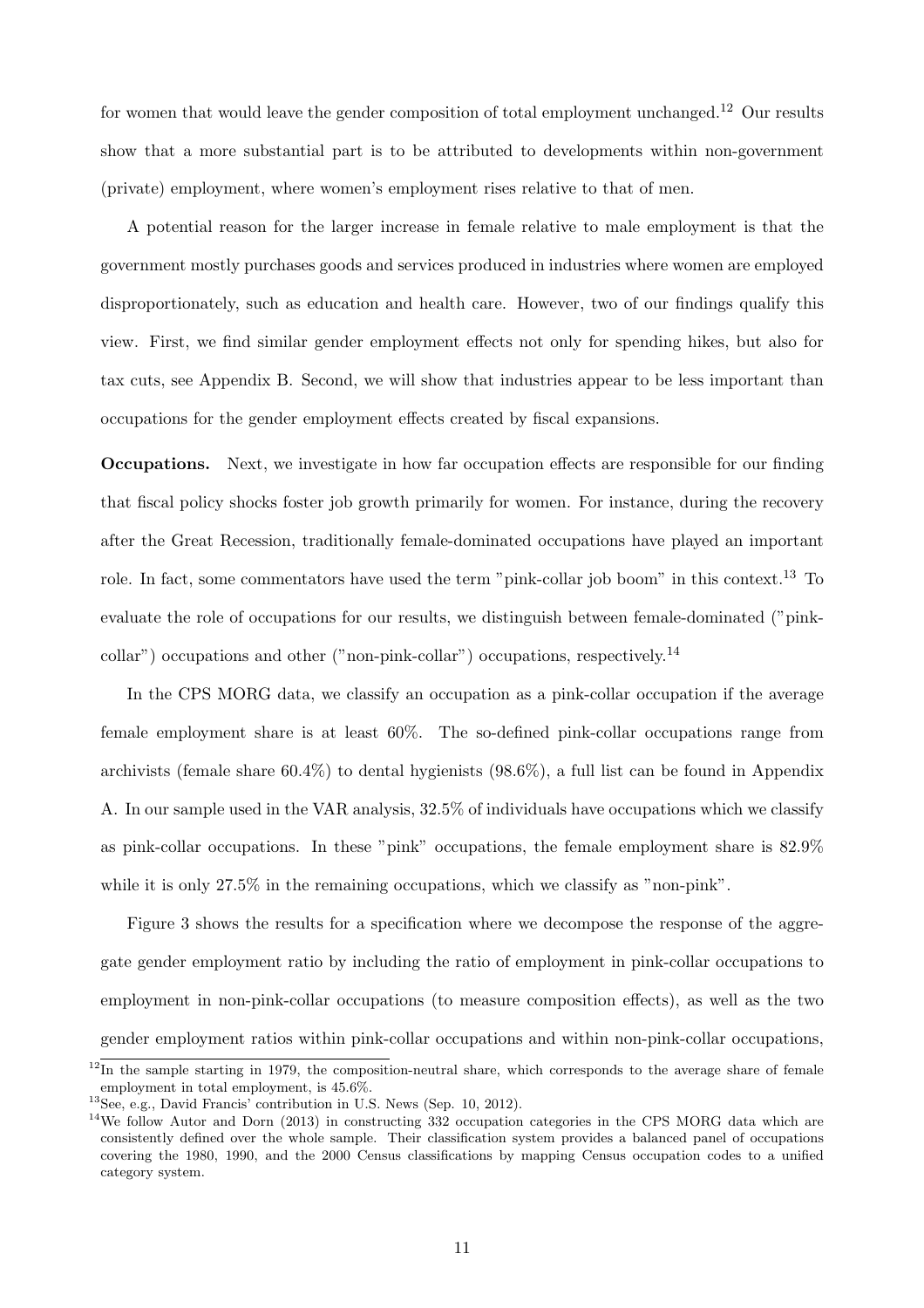Figure 3: Impulse responses in VAR decomposing the dynamics of the gender employment ratio into between-occupations dynamics and within-occupation dynamics.



Notes: The solid lines are the median responses and the grey shaded areas show the 16th-84th percentiles of 10,000 estimated responses, sorted at each horizon. The responses are expressed in percentage terms. On the horizontal axes, the horizon is given in quarters. The median impact response of GDP (not shown) is normalized to one percent.

respectively.<sup>15</sup>

Panel (a) shows that, in response to expansionary non-fiscal shocks, employment in non-pinkcollar occupations rises disproportionately. This indicates that occupations play a role in explaining man-cessions. But we also observe substantial reactions of the gender employment ratio within occupation groups, particularly within non-pink-collar occupations.

Occupations play a major role for the employment effects of fiscal policy by gender. The left panel in Figure 3(b) shows that fiscal expansions trigger a pink-collar job boom, i.e. employment in female-dominated occupations rises more strongly than employment in other occupations. This raises the aggregate gender employment ratio by construction since women are over-represented in pink-collar occupations. Interestingly, we do not observe a significant change in the gender employment ratio in non-pink-collar occupations, see the right panel in Figure 3(b). Note that

 $15$ In this specification, the sample ends in 2010Q4 since there was another major change in the occupational classification system in 2011.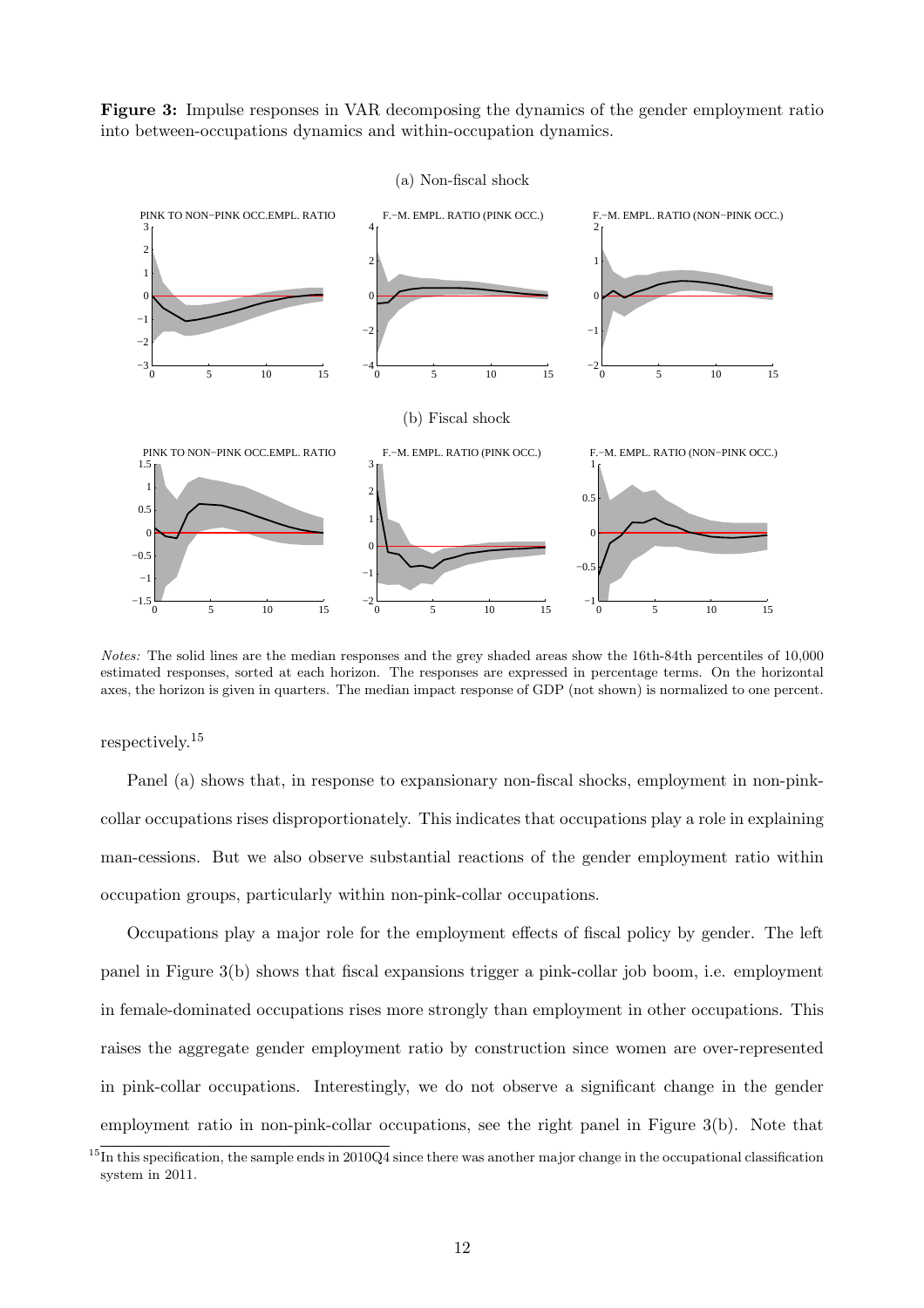there is even a significant reduction in the female-to-male employment ratio within pink-collar occupations. Apparently, fiscal expansions induce men to pick up jobs in traditionally femaledominated occupations.<sup>16</sup>

Within neither of the two occupation groups, female employment rises relative to male employment. This means that the composition effect with respect to occupations, visible in the left panel of Figure 3(b), is driving the female-biased employment effects of fiscal policy in the aggregate. Quantitatively, the composition effect is rather important. When gender shares within occupations remained constant, the median responses one year after the shock would imply that roughly all of the additional jobs accrue to women.<sup>17</sup> However, the actual female share of additional jobs is smaller since the share of men in pink-collar occupations increases.

Industries. To complement the analysis, we now investigate the role of industry effects. The CPS MORG data allows us to construct 195 industry classifications which are consistently defined over the whole sample. We categorize an industry as female-dominated if the average share of women in this industry is at least 60%. The female-dominated industries range from hotels and motels (female share  $61.1\%$ ) to dressmaking shops (96.5%), a full list can be found in Appendix A. For simplicity, we refer to female-dominated industries as "pink" and to non-female-dominated industries as "non-pink" industries.<sup>18</sup>

Figure 4 summarizes the results from a specification where we decompose the aggregate gender employment ratio into a between-industry component and two within-industry components. Figure 4(a) shows that industries play a major role for understanding man-cessions. The ratio of employment in female-dominated industries to employment in other industries is counter-cyclical in response to non-fiscal shocks, indicating that employment in female-dominated industries is less cyclical than employment in other industries. This is generally in line with the results of Hoynes, Miller, and Schaller (2012) who consider employment cyclicality by gender and industry without distinguishing between drivers of the business cycle.

 $^{16}$ Bansak, Graham, and Zebedee (2012) have documented that the gender desegregation of occupations is accelerated in upswings, which is in line with our results.

<sup>&</sup>lt;sup>17</sup>Share of pink-collar occupations in new jobs (132.3%) times female share in pink-collar occupations (82.9%) plus share of non-pink-collar occupations in new jobs (-32.3%) times female share in non-pink-collar occupations (27.5%)  $=100.8\%$ 

<sup>&</sup>lt;sup>18</sup>Note that our interest lies on the industry mix of the created jobs rather than on the industry mix of the goods and services purchased by the government.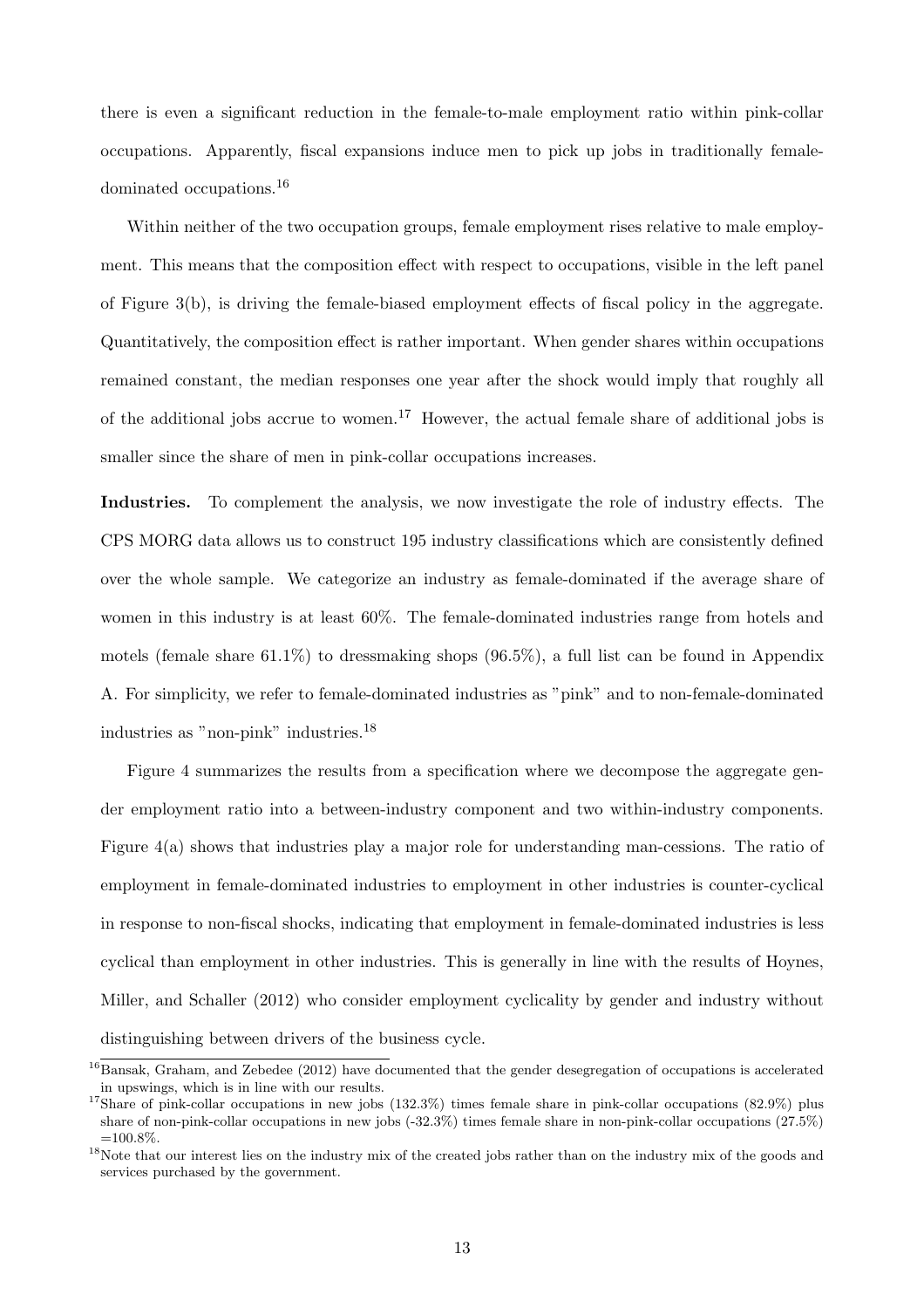Figure 4: Impulse responses in VAR decomposing the dynamics of the gender employment ratio into between-industry dynamics and within-industry dynamics.





Notes: The solid lines are the median responses and the grey shaded areas show the 16th-84th percentiles of 10,000 estimated responses, sorted at each horizon. The responses are expressed in percentage terms. On the horizontal axes, the horizon is given in quarters. The median impact response of GDP (not shown) is normalized to one percent.

While we documented in the previous subsection that occupation effects are important for understanding the employment effects of fiscal policy by gender, Figure 4(b) shows that effects at the industry level are much less important in this respect. In fact, after fiscal shocks, we do not observe substantial variation in between-industry employment, but, rather, there are substantial changes in the gender composition within industry groups.<sup>19</sup>

Discussion. All in all, the results documented in this section suggest that the effects of fiscal policy on the gender composition of employment are mainly due to fiscal expansions fostering job creation foremost in female-dominated (pink-collar) occupations. Further, we have shown that the disproportionate employment gains of women do not reflect pure composition effects stemming from the industry mix of the created jobs. In fact, the gender employment ratio is also affected within industries, as shown above. We now take a comprehensive view on the evidence presented

 $19$ To make sure that our analysis does not just pick up the effects of employment in the government sector, we repeated the estimations concerning occupation dynamics and industry dynamics using private (non-government) employment only. We find very similar results when we restrict the data to private employment, see Appendix B.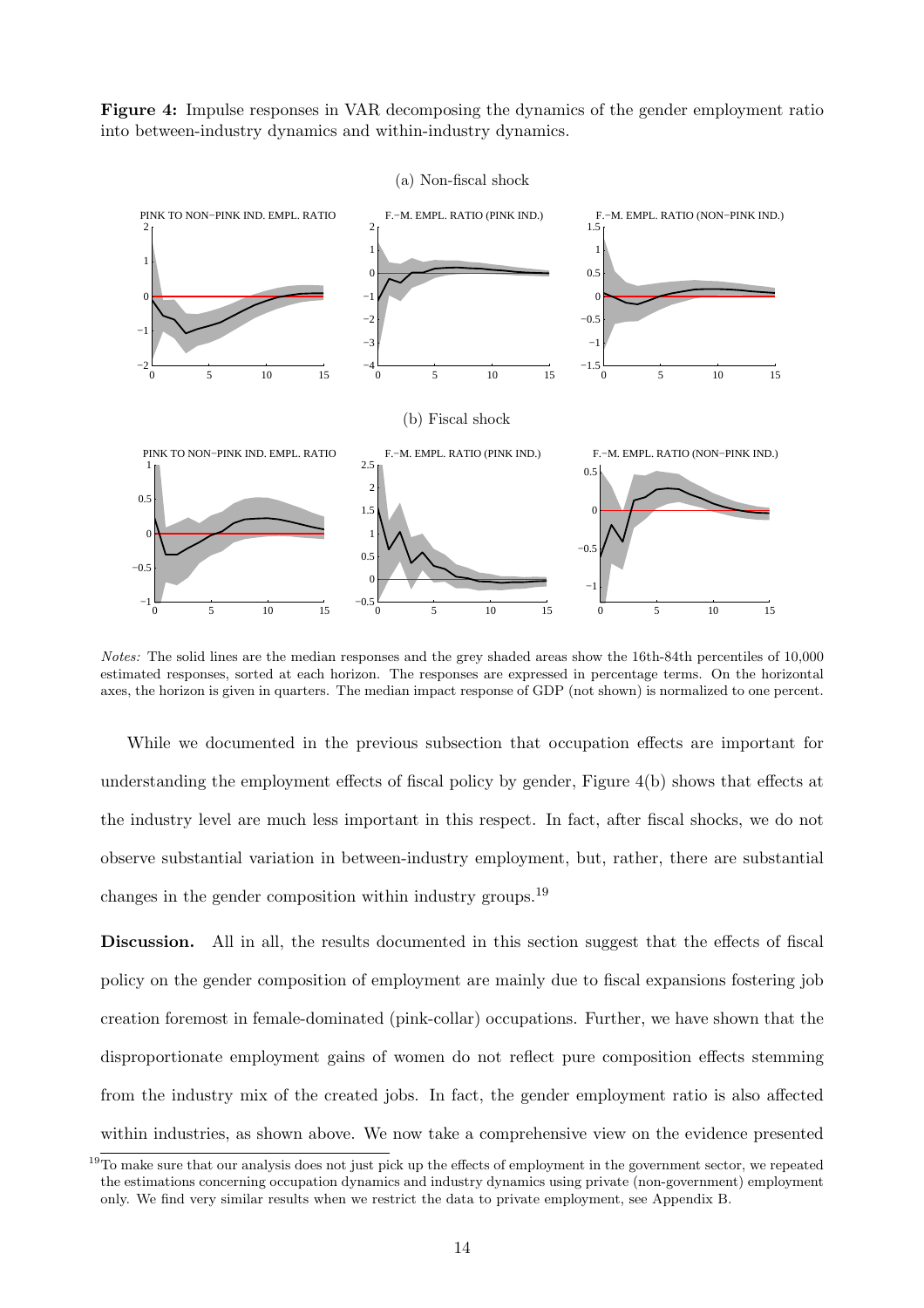above and briefly discuss three potential interpretations of the documented occupational dynamics.

First, the overall patterns documented in this paper are consistent with a production technology that implies different output sensitivities of labor demand across occupations. As an example, consider a kindergarten facing an increase in the demand for child care. Most likely, the kindergarten will demand more services of kindergarten teachers (a typical pink-collar occupation) but it is less clear that it will also hire additional caretakers (a typical non-pink-collar occupation). As a second example, consider a car producing firm facing a demand peak. At least some of the additional cars can be produced by raising capital utilization or can be supplied from inventories. As a consequence, the firm's demand for assembly line workers (a typical non-pink-collar occupation) is likely to rise less than proportionally with demand. By contrast, office services can neither easily be produced using capital nor stored such that the firm is likely to raise its demand for office and managerial employees (pink-collar occupations) more or less proportionally with output. Thus, labor in pink-collar occupations may rise hand in hand with output within industries or firms, whereas non-pink-collar labor may rise less than proportionally with output.

A second interpretation rests on the differential importance of firm-specific human capital in different occupations. Firm-specific human capital is known to make firms reluctant to adjust labor input along the extensive margin since, e.g., hirings are associated with training costs. If firm-specific human capital is less important in personal-service occupations (which are typical pink-collar occupations), this would induce employment in these occupations to rise relatively more strongly when total labor demand is expanded.<sup>20</sup>

A third interpretation is related to what the management literature has labeled the servitization of products (e.g., Kastalli and Looy 2013). Servitization of products means that certain products have a higher service component today than in the past. If such change takes the form of entering products having higher service components than incumbent products, the pro-cyclicality of product entry and innovation in general, as shown by, e.g., Fabrizio and Tsolmon (2014), can explain why, in response to demand expansions, employment in pink-collar (mostly service-oriented) occupations tends to increase more strongly than in non-pink-collar occupations. While this is in line with what we found empirically, one would expect similar developments also for the economy's industry

 $^{20}$ For instance, Kwon and Meyersson Milgrom (2014) provide empirical evidence that the importance of firm-specific human capital varies across occupations.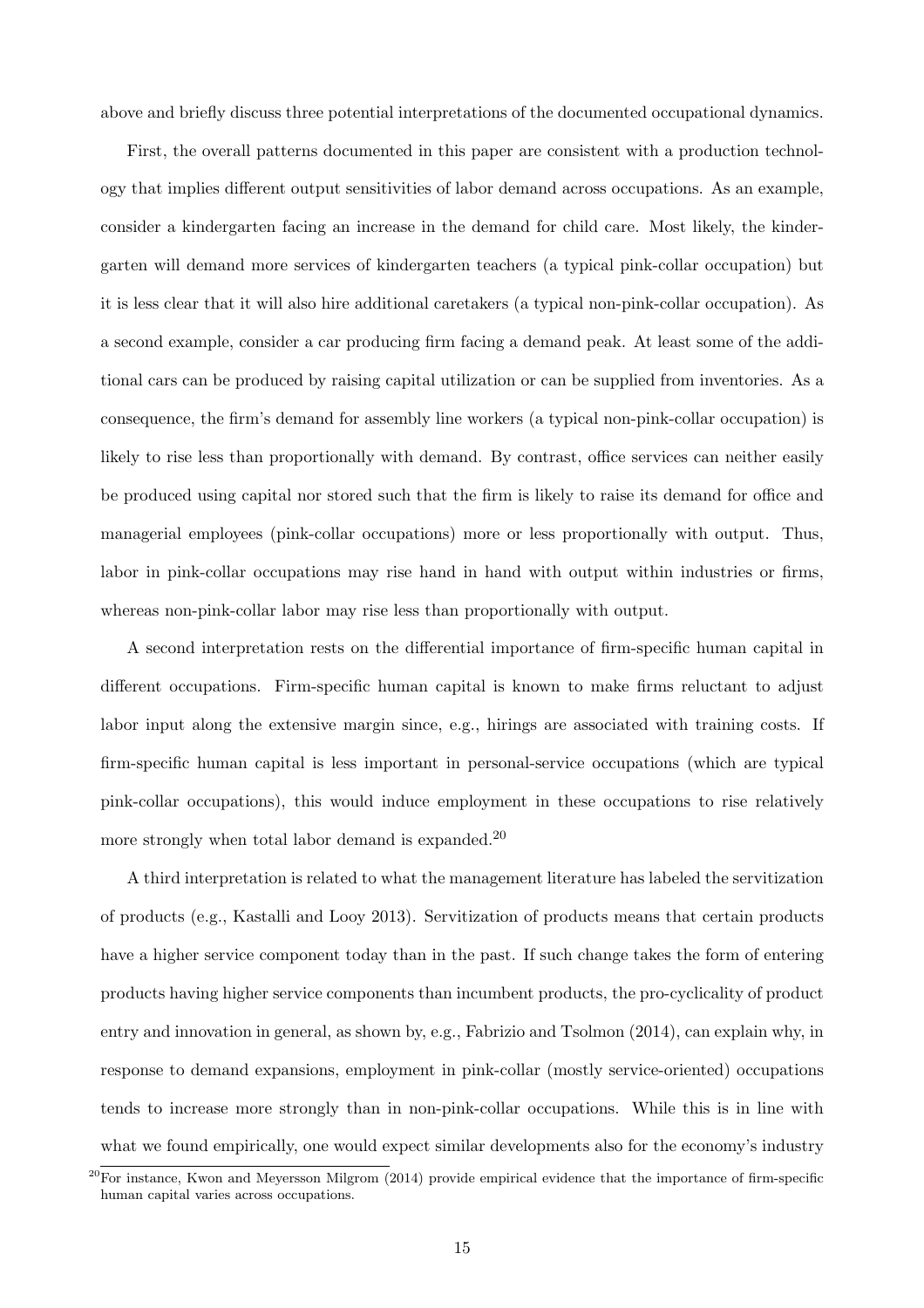mix where we found only weak effects.

For expansionary non-fiscal shocks, we have documented that they cause a drop in the pink to non-pink occupation ratio rather than an increase, see Figure 3. At first sight, this does not seem to square with the interpretations discussed above which, in principle, also apply for expansionary non-fiscal shocks. Yet, the results also show that non-fiscal shocks cause employment in non-pink, male-dominated, industries to rise disproportionately, see Figure 4. This lowers the economy-wide pink to non-pink occupation ratio via a composition effect since female-dominated industries also employ a large share of pink-collar workers.

### 4 Conclusion

We have estimated VAR models and identified the employment effects of fiscal and non-fiscal shocks by gender using sign restrictions. Contractionary non-fiscal shocks lead to man-cessions, i.e. to disproportionate job losses for men. Our main result is that a fiscal stimulus leads to a disproportionate surge in the employment of women relative to that of men. Taken together, this implies a trade-off dilemma for fiscal policy that aims to stabilize the level of employment along with its composition. Men are hit hardest in recessions but a fiscal stimulus predominantly fosters job creation for women.

We have performed a number of additional evaluations in order to explore potential explanations for our results. One reason for the disparate gender effects of fiscal policy is the expansion of government employment, but its quantitative importance is limited. The gender-specific employment effects of fiscal policy are mainly explained by the dynamics of occupational employment, whereas industry effects matter less. By contrast, industry dynamics are important for understanding why man-cessions occur in the first place.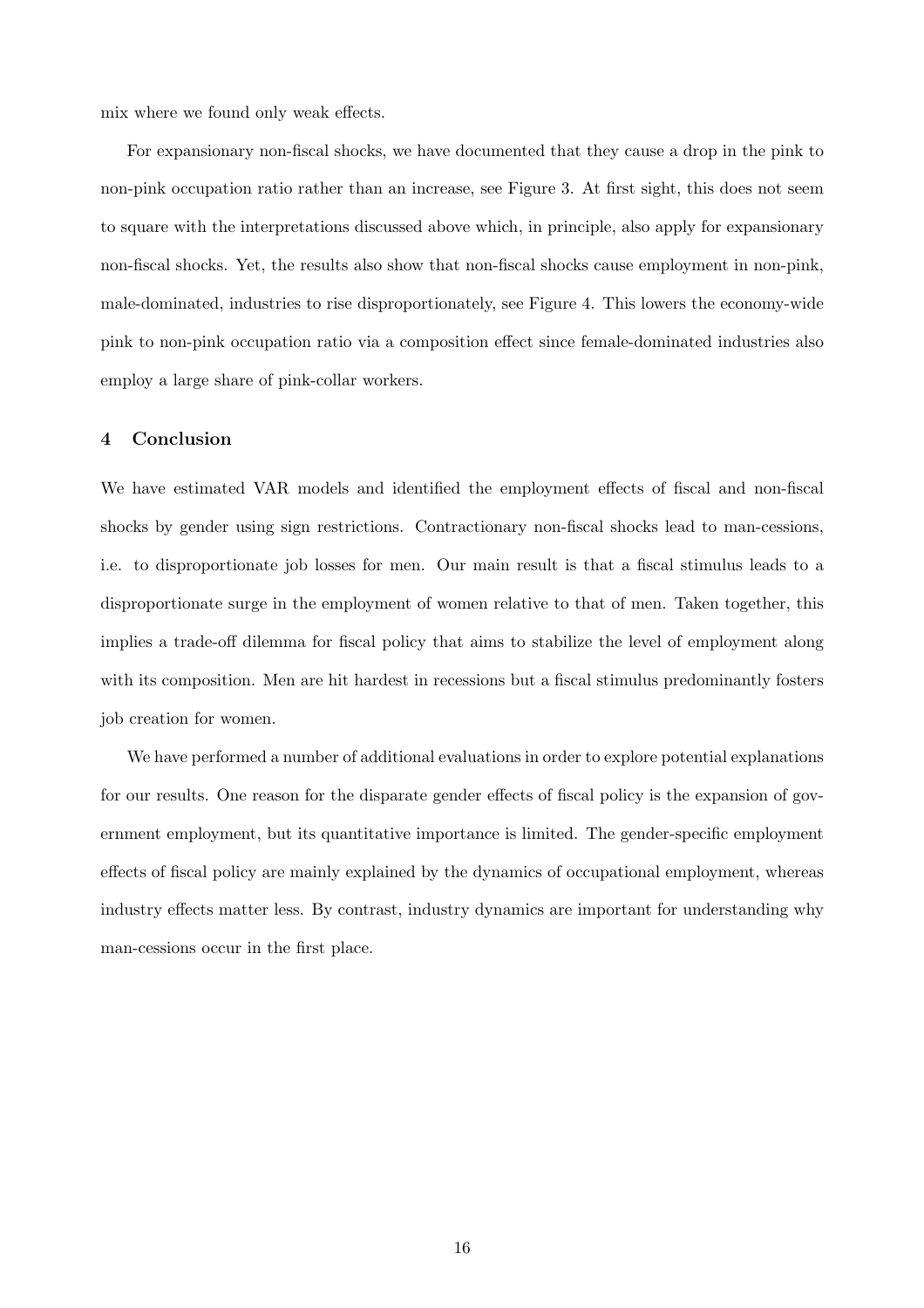## References

- Autor, D. and D. Dorn (2013). The growth of low skill service jobs and the polarization of the U.S. labor market. *American Economic Review 103* (5), 1553–1597.
- Bansak, C., M. E. Graham, and A. A. Zebedee (2012). Business cycles and gender diversification: An analysis of establishment-level gender dissimilarity. *American Economic Review: Papers & Proceedings 102* (3), 561565.
- Canova, F. and E. Pappa (2007). Price differentials in monetary unions: The role of fiscal shocks. *Economic Journal 117* (520), 713–737.
- Clark, K. B. and L. H. Summers (1981). Demographic differences in cyclical employment variation. *Journal of Human Resources 16* (1), 61–79.
- Contessi, S. and L. Li (2014). Around the world, gender gaps ebb and flow. *St. Louis Fed, The Regional Economist* (January), 10–11.
- Elsby, M. W., B. Hobijn, and A. Sahin (2010). The labor market in the Great Recession. *Brookings Papers on Economic Activity 41*, 1–69.
- Enders, Z., G. J. Müller, and A. Scholl (2011). How do fiscal and technology shocks affect real exchange rates?: New evidence for the United States. *Journal of International Economics 83* (1), 53–69.
- Ewing, B., W. Levernier, and F. Malik (2005). Modeling unemployment rates by race and gender: A nonlinear time series approach. *Eastern Economic Journal 31* (3), 333–347.
- Ewing, B. T., W. Levernier, and F. Malik (2002). The differential effects of output shocks on unemployment rates by race and gender. *Southern Economic Journal 68* (3), 584–599.
- Fabrizio, K. R. and U. Tsolmon (2014). An empirical examination of the procyclicality of R&D investment and innovation. *Review of Economics and Statistics 96* (4), 662–675.
- Giavazzi, F. and M. McMahon (2012). The household effects of government spending. In *Fiscal Policy after the Financial Crisis*, NBER Chapters, pp. 103–141. National Bureau of Economic Research, Inc.
- Hoynes, H., D. L. Miller, and J. Schaller (2012). Who suffers during recessions? *Journal of*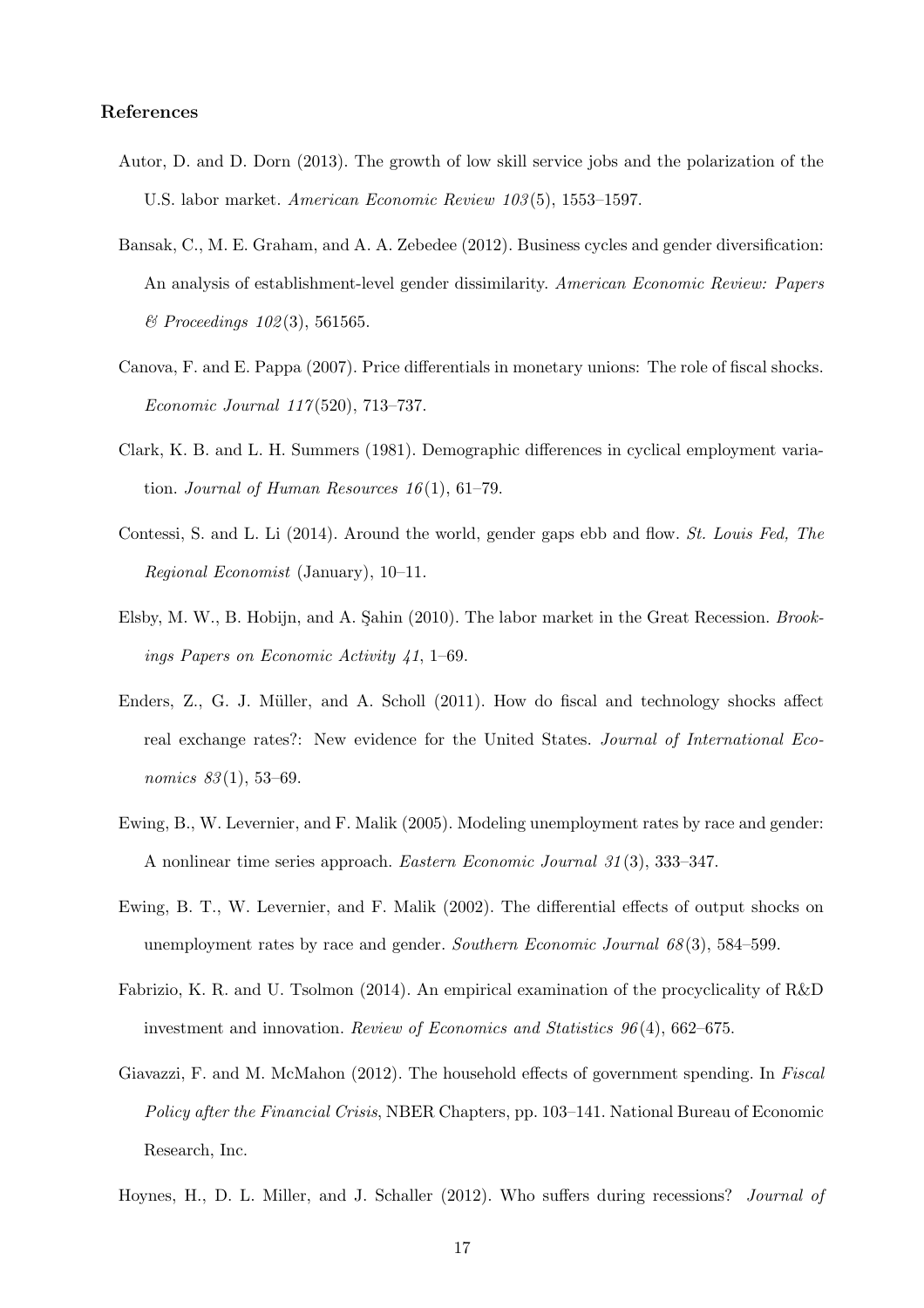*Economic Perspectives 26* (3), 27–48.

- Jefferson, P. N. (2005). Does monetary policy affect relative educational unemployment rates? *American Economic Review 95* (2), 76–82.
- Jefferson, P. N. (2008). Educational attainment and the cyclical sensitivity of employment. *Journal of Business and Economic Statistics 26* (4), 526–535.
- Kastalli, I. V. and B. V. Looy (2013). Servitization: Disentangling the impact of service business model innovation on manufacturing firm performance. *Journal of Operations Management 31* (4), 169–180.
- Kwon, I. and E. M. Meyersson Milgrom (2014). The significance of firm and occupation specific human capital for hiring and promotions. *Labour Economics 31*, 162–173.
- Pappa, E. (2009). The effects of fiscal shocks on employment and the real wage. *International Economic Review 50* (1), 217–244.
- Rodgers, W. M. (2008). African American and white differences in the impacts of monetary policy on the duration of unemployment. *American Economic Review 98* (2), 382–386.
- Uhlig, H. (2005). What are the effects of monetary policy on output? Results from an agnostic identification procedure. *Journal of Monetary Economics 52* (2), 381–419.
- Wall, H. J. (2009). The "man-cession" of 2008-09: It's big, but it's not great. *St. Louis Fed, The Regional Economist* (October), 6–9.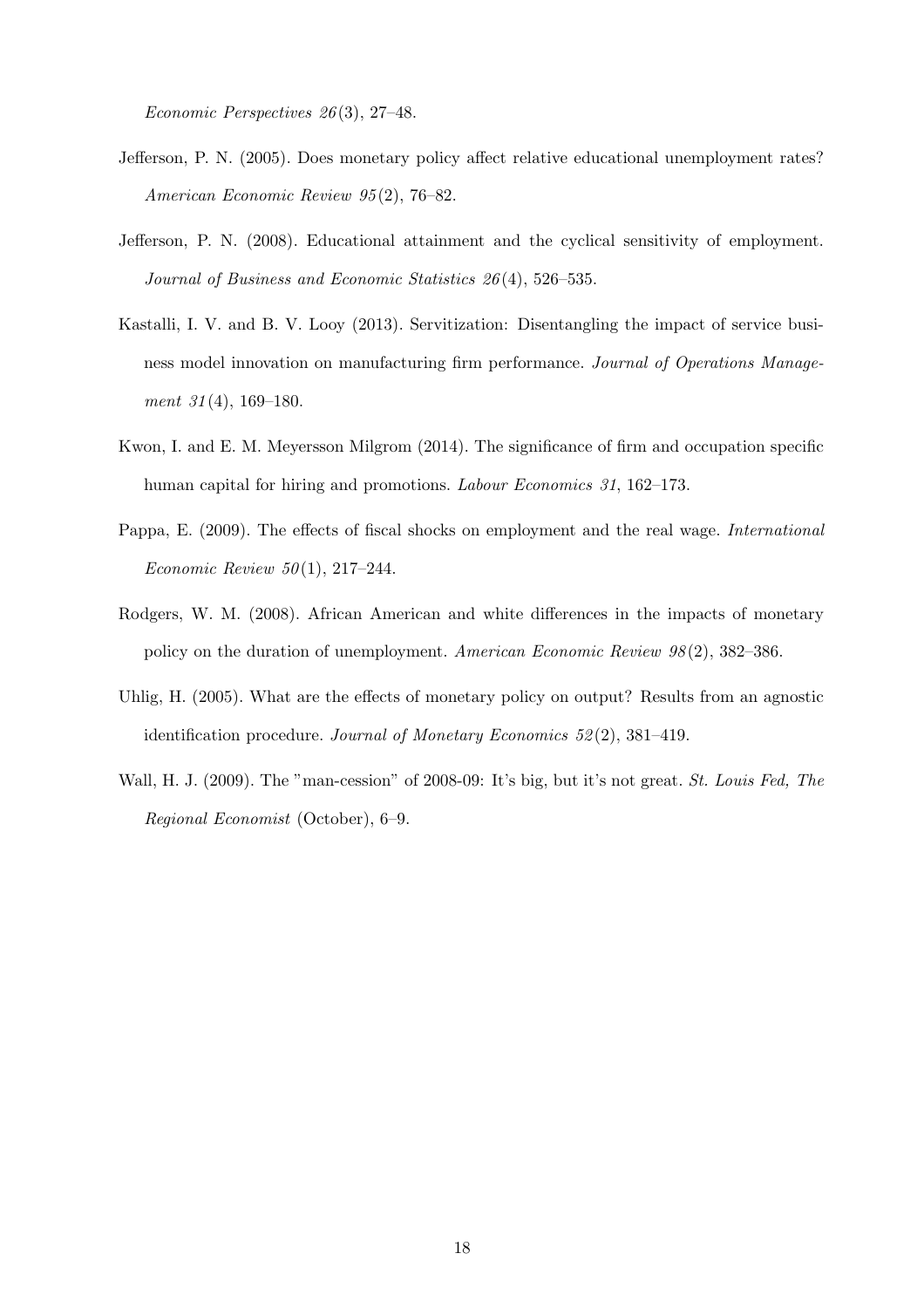## A Data appendix

## A.1 Data sources and definitions

| <b>Series Title</b>                                                                  | Series ID            | <b>Source</b> |
|--------------------------------------------------------------------------------------|----------------------|---------------|
| Civilian Noninstitutional Population                                                 | CNP <sub>16</sub> OV | <b>BLS</b>    |
| Civilian Employment-Population Ratio                                                 | <b>EMRATIO</b>       | <b>BLS</b>    |
| Employment-Population Ratio - Women                                                  | LNS12300002          | <b>BLS</b>    |
| Employment-Population Ratio - Men                                                    | LNS12300001          | <b>BLS</b>    |
| Government Current Expenditures: Interest Payments                                   | A180RC1Q027SBEA      | <b>BEA</b>    |
| Gross Domestic Product                                                               | GDP                  | <b>BEA</b>    |
| Gross Domestic Product: Implicit Price Deflator                                      | <b>GDPDEF</b>        | <b>BEA</b>    |
| Net Government Saving                                                                | <b>TGDEF</b>         | <b>BEA</b>    |
| Average Hourly Earnings of Production and Nonsupervisory<br>Employees: Total Private | <b>AHEPTI</b>        | <b>BLS</b>    |
| Current Tax Receipts                                                                 | W054RC1Q027SBEA      | <b>BEA</b>    |
| Effective Federal Funds Rate                                                         | <b>FEDFUNDS</b>      | <b>BFED</b>   |
| Government Consumption Expenditures                                                  | A955RC1Q027SBEA      | <b>BEA</b>    |
| Gross Government Investment                                                          | A782RC1Q027SBEA      | <b>BEA</b>    |
| Gross Private Domestic Investment                                                    | <b>GPDI</b>          | <b>BEA</b>    |
| Personal Consumption Expenditures                                                    | PCE                  | BEA           |

#### Table A1: Data sources

Notes: BLS: U.S. Bureau of Labor Statistics, BEA: U.S. Bureau of Economic Analysis, BFED: Board of Governors of the Federal Reserve System.

| Variable                                                                   | Definition                                                                                                                                                                  | Description                                                                        |
|----------------------------------------------------------------------------|-----------------------------------------------------------------------------------------------------------------------------------------------------------------------------|------------------------------------------------------------------------------------|
| Primary Deficit                                                            | $\mathrm{hp}\left(\tfrac{-(TGDEF + A180RC1Q027SBEA)}{\mathrm{mean}(GDP)}\right)$                                                                                            | cyclical component of real primary gov-<br>ernment deficit relative to average GDP |
| Output                                                                     | hp $\left(\log\left(\frac{(GDP)}{(GDPDEF)\cdot(CNP16OV)}\right)\right)$                                                                                                     | cyclical component of log real GDP per<br>capita                                   |
| Aggregate Employment                                                       | hp $(\log (EMRATIO))$                                                                                                                                                       | cyclical component of log aggregate<br>employment                                  |
| Female-male Employment Ratio hp $(\log (\frac{LNS12300002}{LNS12300001}))$ |                                                                                                                                                                             | cyclical component of log employment<br>ratio between women and men                |
| Government Spending                                                        | hp $\log\left(\frac{(A955)+(A782)}{GDPDEF \cdot CNP16OV}\right)$                                                                                                            | cyclical component of log real govern-<br>ment spending per capita                 |
| Tax Revenues                                                               | $\ln\left(\log\left(\frac{W054RC1Q027SBEA}{GDPDFE,CNP16OV}\right)\right)$                                                                                                   | cyclical component of log real govern-<br>ment tax revenues per capita             |
| Real interest rate                                                         | $\mathrm{hp}\left(\frac{\mathit{FEDFUNDS}}{100} - \mathrm{log}\left(\frac{\mathit{GDPDEF}(+1)}{\mathit{GDPDEF}}\right)\cdot 4\right)$ cyclical component of annualized real |                                                                                    |
| Private Domestic Spending                                                  | hp $\left(\log\left(\frac{(PCE+GPDI)}{(GDPDEF)\cdot(CNP16OV)}\right)\right)$                                                                                                | cyclical component of log real private<br>domestic spending                        |
| <b>Hourly Earnings</b>                                                     | $\ln\left(\log\left(\frac{AHEPTI}{GDPDEF}\right)\right)$                                                                                                                    | cyclical component of log real hourly<br>earnings                                  |

## Table A2: Definition of variables

Notes: The function hp stands for Hodrick-Prescott (HP) filter using a smoothing parameter of 1600. (+1) indicates a one-quarter lead.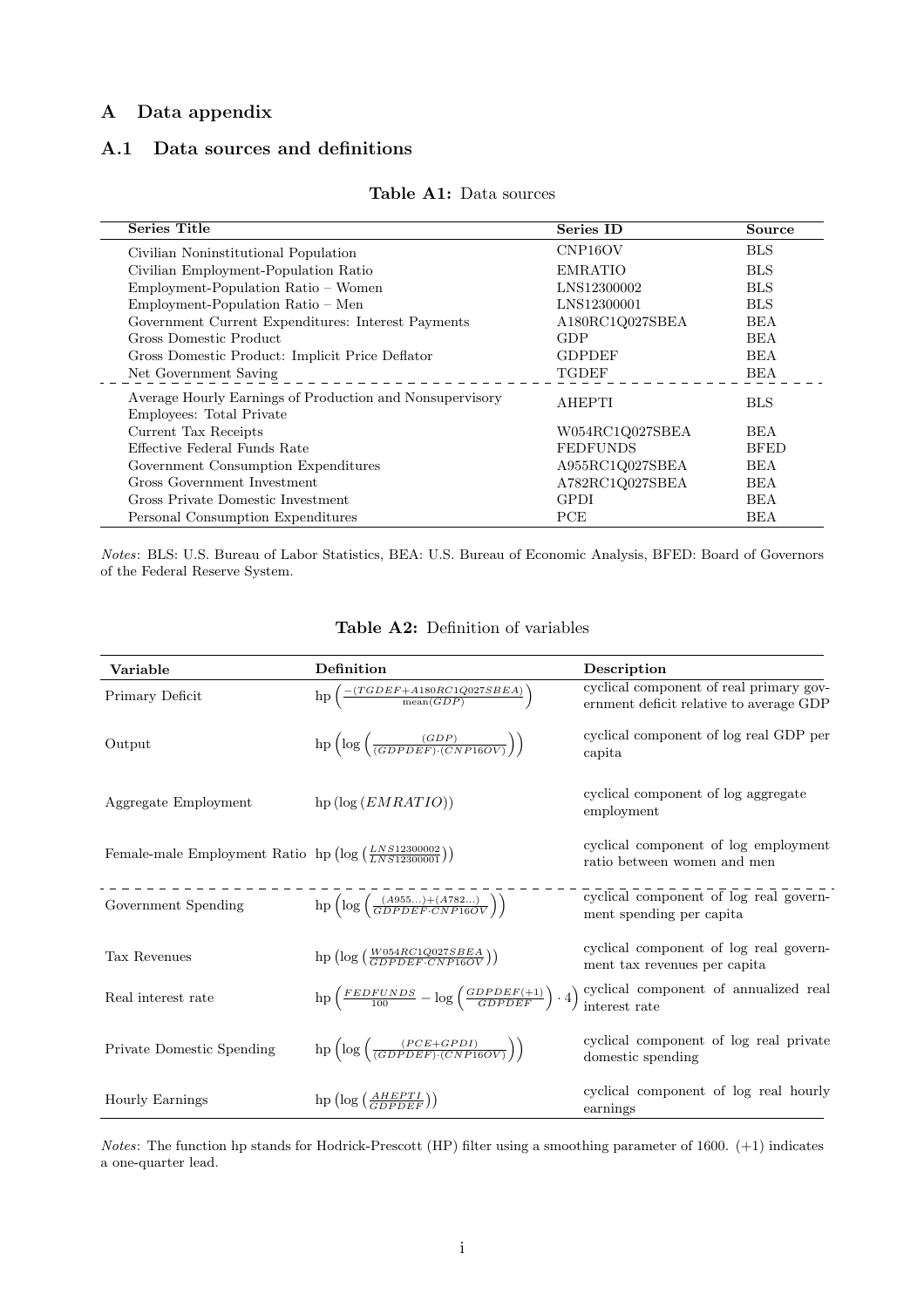#### A.2 Occupation and industry classifications in the CPS-MORG

The CPS is a representative monthly household survey conducted by the U.S. Bureau of Labor Statistics, covering a number of demographic and labor-market related questions. The Merged Outgoing Rotation Group (MORG) is a subset of the full CPS sample (25,000 or more individuals per month) and can be downloaded from the National Bureau of Economic Research: http://www.nber.org/morg/annual/.

We checked that aggregating the monthly CPS-MORG micro data to quarterly, seasonally adjusted time series yields virtually identical time series as published by the BLS. We include individuals aged 16 and over and use the CPS Earnings Weight when collapsing the micro data. The CPS Labor Force Status variable is used to classify individuals as working. In the evaluations using occupation-specific or industry-specific employment data, we drop observations with missing information on these variables. Below, we provide the lists of occupations and industries that we classify as "pink", i.e., female-dominated. The share of female workers is provided in parentheses.

Occupations. Female-dominated occupations are Archivists and curators (60.6%), Psychologists (60.8%), Personal service occupations, n.e.c. (61.4%), Human resources and labor relations managers  $(62.1\%)$ , Respiratory therapists  $(62.5\%)$ , Batch food makers  $(63.0\%)$ , Computer and peripheral equipment operators (64.0%), Office machine operators, n.e.c. (64.3%), Packers, fillers, and wrappers (64.4%), Vocational and educational counselors (65.6%), Animal caretakers, except farm  $(65.6\%)$ , Door-to-door sales, street sales, and news vendors  $(65.9\%)$ , Teachers, n.e.c.  $(66.1\%)$ , Dental laboratory and medical appliance technicians (66.2%), Packers and packagers by hand  $(66.5\%)$ , Human resources clerks, excluding payroll and timekeeping  $(66.5\%)$ , Other telecom operators (66.7%), Supervisors of personal service jobs, n.e.c. (66.8%), Personnel, HR, training, and labor relations specialists (66.9%), Supervisors of food preparation and service (67.6%), Recreation and fitness workers (67.8%), Health technologists and technicians, n.e.c. (67.9%), Food preparation workers (68.1%), Crossing guards (68.3%), Bill and account collectors (68.4%), Transportation ticket and reservation agents (68.7%), Laundry and dry cleaning workers (68.7%), Insurance underwriters (70.0%), Office supervisors (70.4%), Knitters, loopers, and toppers, textile operatives (71.4%), Insurance adjusters, examiners, and investigators (71.6%), Managers of medicine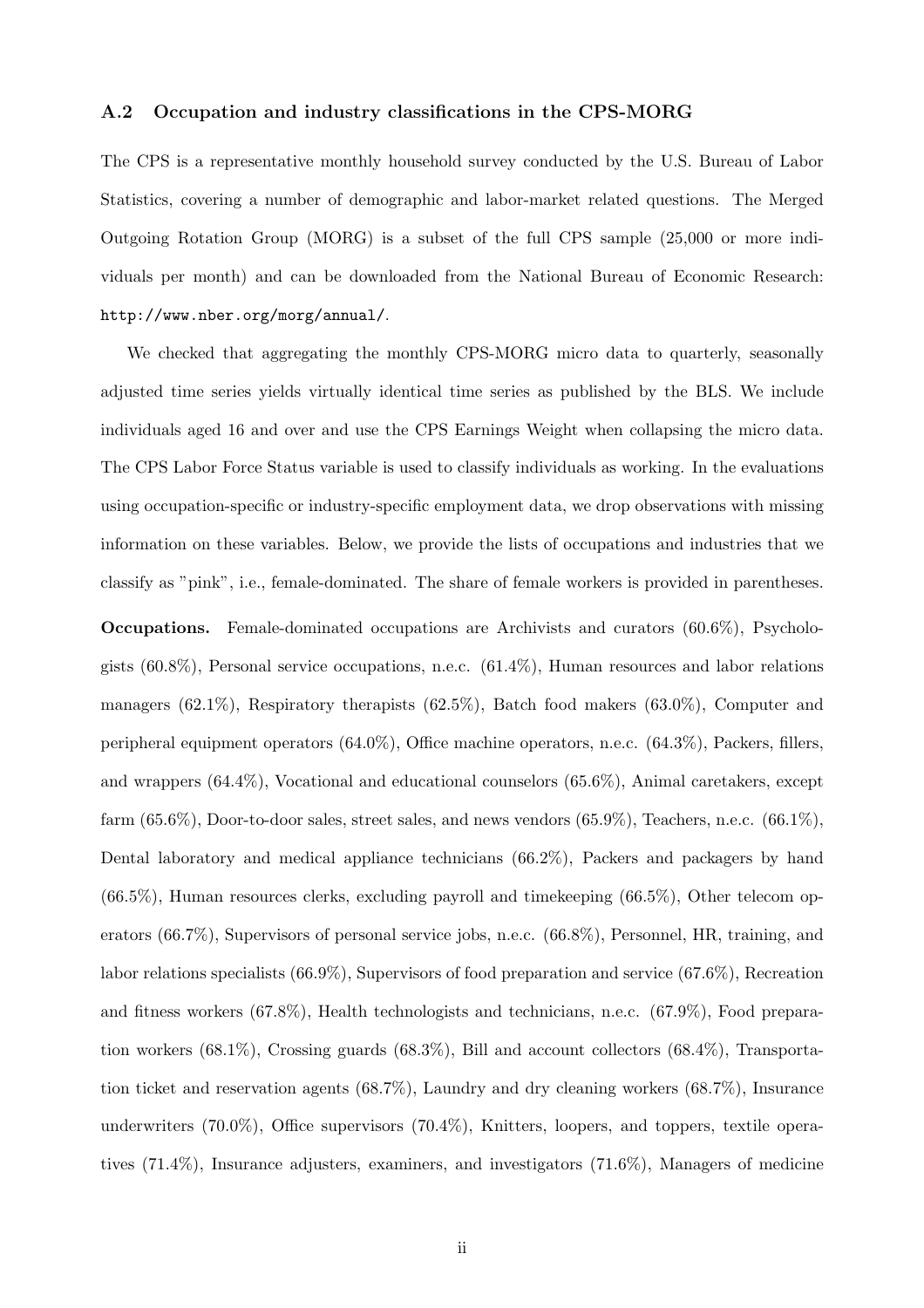and health occupations (72.0%), Clothing pressing machine operators (72.2%), Physical therapists (72.3%), Graders and sorters of agricultural products (72.5%), Customer service reps, invest., adjusters, excluding insurance (72.5%), Social workers (72.6%), Winding and twisting textile and apparel operatives (72.6%), Hotel clerks (73.6%), Public transportation attendants and inspectors (73.7%), Radiologic technologists and technicians (74.5%), Therapists, n.e.c. (75.0%), Shoemaking machine operators (76.4%), Correspondence and order clerks (76.9%), Clinical laboratory technologies and technicians (77.4%), Proofreaders (79.0%), Statistical clerks (79.9%), Administrative support jobs, n.e.c. (80.0%), Legal assistants and paralegals (80.3%), Library assistants (80.5%), Welfare service workers (80.9%), Interviewers, enumerators, and surveyors (81.3%), Management support occupations (81.9%), Cashiers (82.0%), Dressmakers, seamstresses, and tailors (82.1%), Dancers (82.9%), General office clerks (83.0%), File clerks (83.5%), Records clerks (83.7%), Waiters and waitresses (84.1%), Primary school teachers (84.6%), Special education teachers (85.1%), Librarians (85.6%), Data entry eyers (85.6%), Sales demonstrators, promoters, and models (86.2%), Housekeepers, maids, butlers, and cleaners (86.7%), Eligibility clerks for government programs, social welfare (87.2%), Payroll and timekeeping clerks (88.4%), Billing clerks and related financial records processing (88.9%), Health and nursing aides (89.2%), Occupational therapists (90.2%), Telephone operators (90.4%), Textile sewing machine operators (90.8%), Bank tellers (91.1%), Hairdressers and cosmetologists (91.5%), Health record technologists and technicians (91.6%), Dieticians and nutritionists (91.9%), Speech therapists (92.3%), Bookkeepers and accounting and auditing clerks (92.4%), Teacher's aides (93.3%), Receptionists and other information clerks (94.3%), Registered nurses (94.3%), Typists (95.4%), Child care workers (95.8%), Licensed practical nurses (95.9%), Dental Assistants (97.7%), Kindergarten and earlier school teachers (98.2%), Secretaries and stenographers (98.4%), Dental hygienists (98.6%).

Industries. Female-dominated industries are Hotels and motels (61.1%), Leather products, except footwear (61.3%), Insurance (61.7%), Laundry, cleaning, and garment services (62.2%), Membership organizations (62.5%), Offices of chiropractors (63.9%), Footwear, except rubber and plastic  $(64.5\%)$ , Dairy product stores  $(64.9\%)$ , Personnel supply services  $(65.2\%)$ , Retail bakeries  $(65.9\%)$ , Credit agencies, n.e.c., savings and loan associations (66.3%), Drug stores (66.6%), Jewelry stores (66.7%), Educational services, n.e.c., business, trade, and vocational schools (67.2%), Misc. fabri-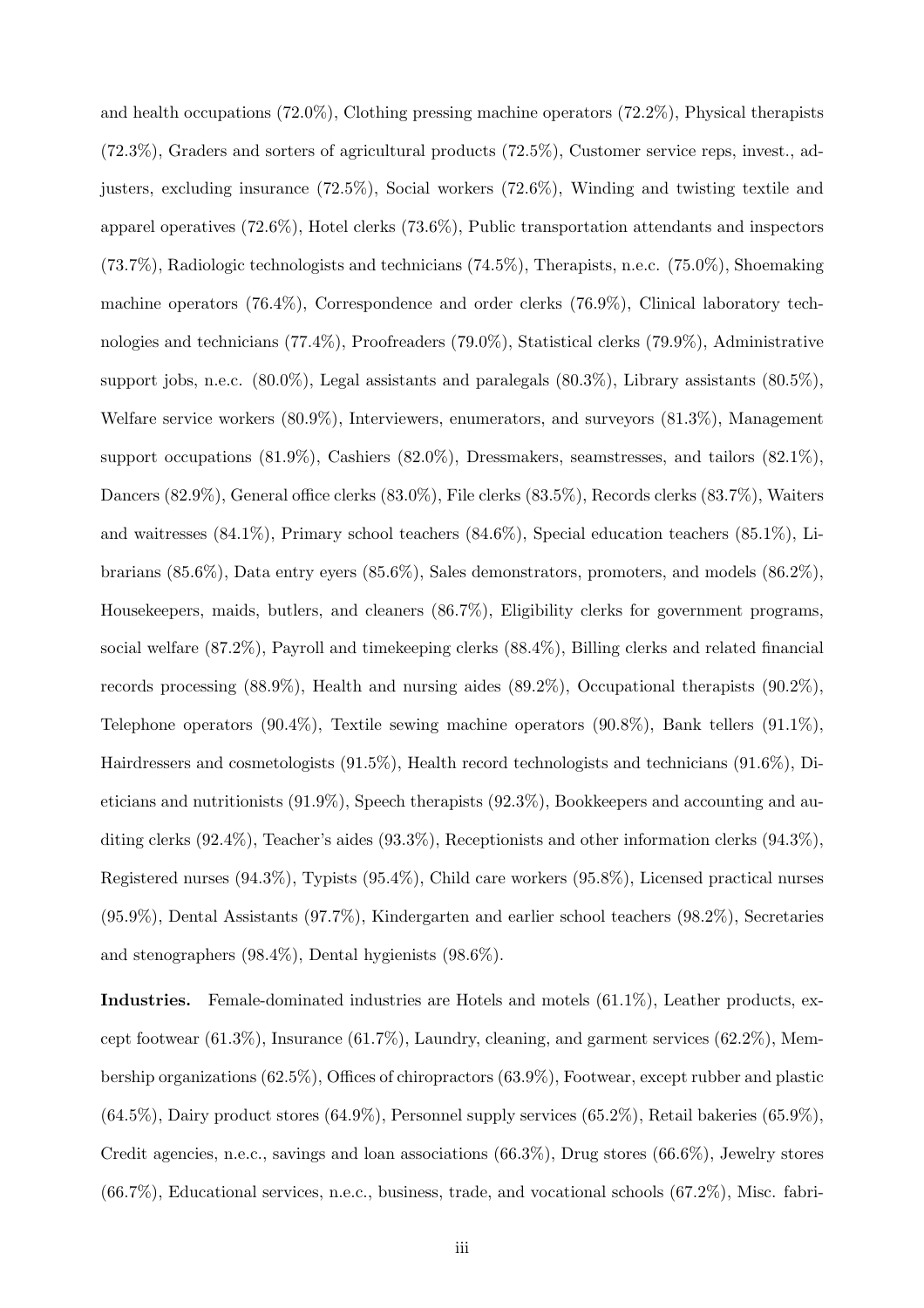cated textile products (67.7%), Department stores and mail order houses (69.7%), Knitting mills  $(71.0\%)$ , Banking  $(71.2\%)$ , Offices of health practitioners, n.e.c., offices of optometrists  $(71.6\%)$ , Misc. general merchandise stores and sewing, needlework, and piece good stores (72.3%), Residential care facilities, without nursing (73.3%), Lodging places, except hotels and motels (74.6%), Variety stores (75.5%), Offices of physicians (75.5%), Direct selling establishments (75.6%), Retail florists (75.6%), Social services, n.e.c. (75.7%), Heath services, n.e.c., job training and vocational rehab services (76.3%), Elementary and secondary schools, child day care services (77.5%), Hospitals (78.0%), Offices of dentists (78.6%), Apparel and accessory stores, except shoe (78.8%), Apparel and accessories, except knit (79.5%), Libraries (81.2%), Private households (87.6%), Nursing and personal care facilities (87.6%), Beauty shops (89.6%), Dressmaking shops (96.5%).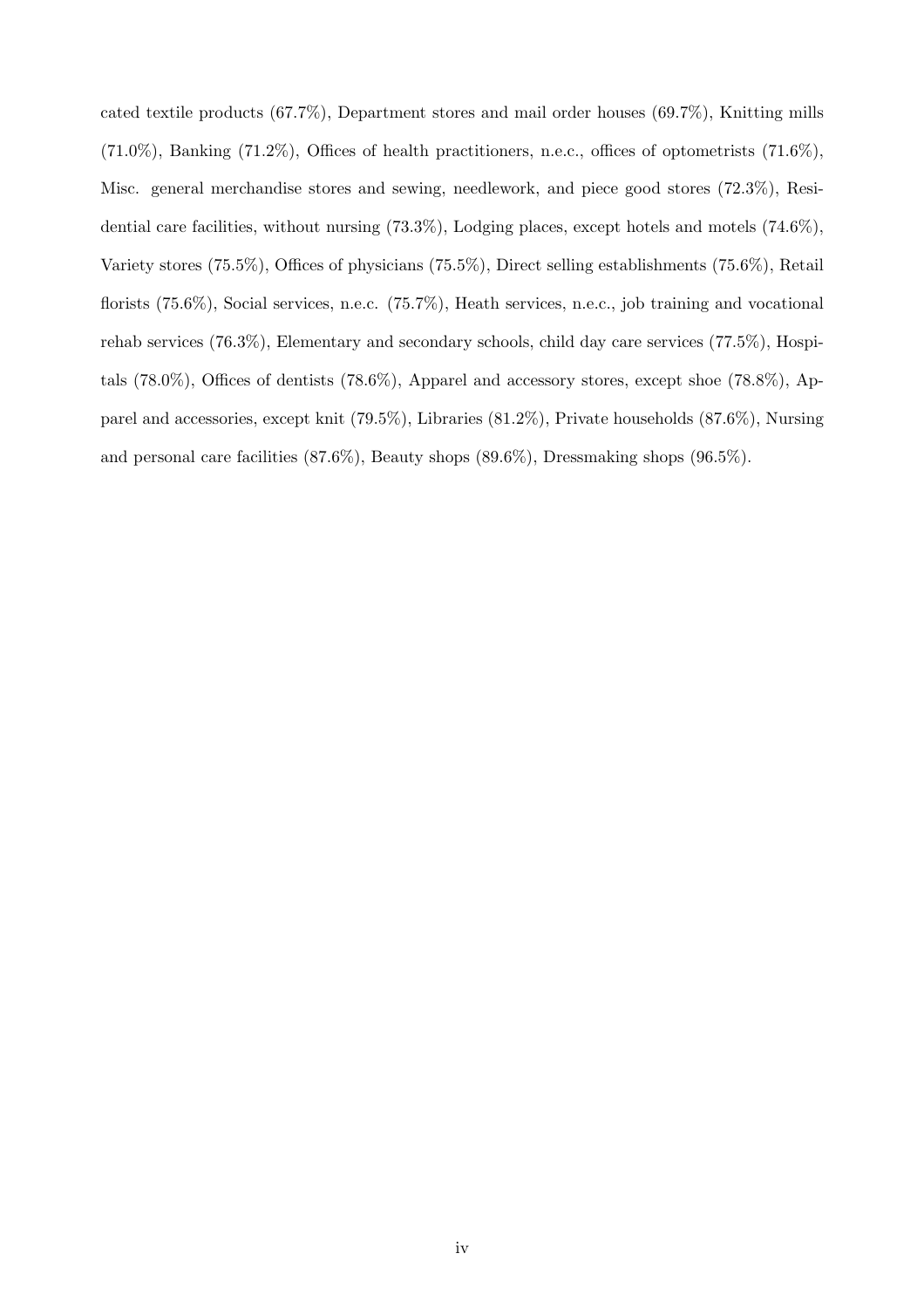#### B Robustness checks

Baseline model. Figure A1 summarizes the results from various robustness checks for our main finding that fiscal expansions lead to a disproportionate increase in the employment of women and that contractionary non-fiscal shocks lead to man-cessions. The upper left panels in Figures A1(a) and A1(b) show our baseline specification for the sake of comparison. Our main results are robust to changing the starting date of the sample, to including a set of macroeconomic controls (real interest rate, hourly earnings, and private domestic spending), to including fiscal controls (government spending and tax revenues), to imposing the sign restrictions for two instead of four quarters, and to relaxing the sign restriction on aggregate employment. Note that, in all specifications, the female to male employment ratio reacts negatively to expansionary non-fiscal shocks in at least 90% of the accepted models. Likewise, in at least 90% of the accepted models, the ratio reacts positively to expansionary fiscal shocks.

Tax shocks versus spending shocks. Here, we present results for a specification where we decompose the fiscal shock into government spending shocks and tax shocks, respectively. To identify government spending shocks and tax shocks separately, we include tax revenues and government spending as additional variables in the baseline VAR and impose the identifying restrictions discussed in Canova and Pappa (2007). A government spending shock raises spending and tax revenues, whereas an expansionary tax shock reduces tax revenues. In all other respects, the specification is as in the baseline VAR from Section 2. In particular, both fiscal shocks induce a positive co-movement of GDP and the deficit. Figures  $A2(a)$  and  $A2(b)$  show the responses to a government spending shock and to an expansionary tax shock, respectively. The most important result is that the gender employment ratio increases after both types of fiscal stimuli. The results for the non-fiscal shock are very similar to the baseline VAR, see Figure 1, and are therefore not shown (after a non-fiscal shock, tax receipts increase and government spending does not change significantly).

Occupations and industries. Figures A3 and A4 show the results for a specification where we exclude government employees when collapsing the occupation- and industry specific employment data. The results are qualitatively similar to the ones reported in the main text.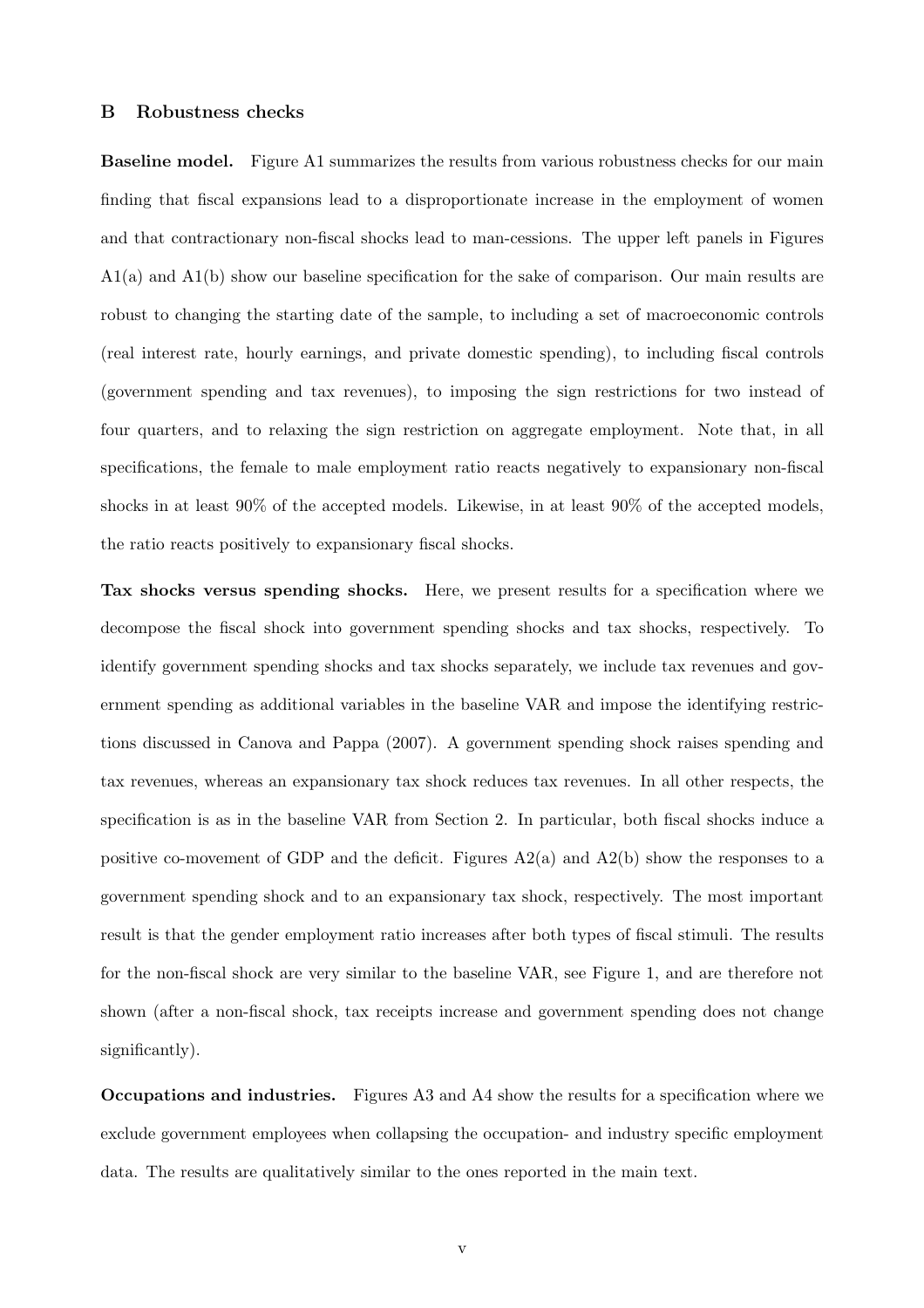

Figure A1: Impulse responses of the female to male employment ratio in different specifications.

(a) Non-fiscal shock

Notes: The solid lines are the median responses and the grey shaded areas show the 16th-84th percentiles of 10,000 estimated responses, sorted at each horizon. The responses are expressed in percentage terms. On the horizontal axes, the horizon is given in quarters. The median impact response of GDP (not shown) is normalized to one percent.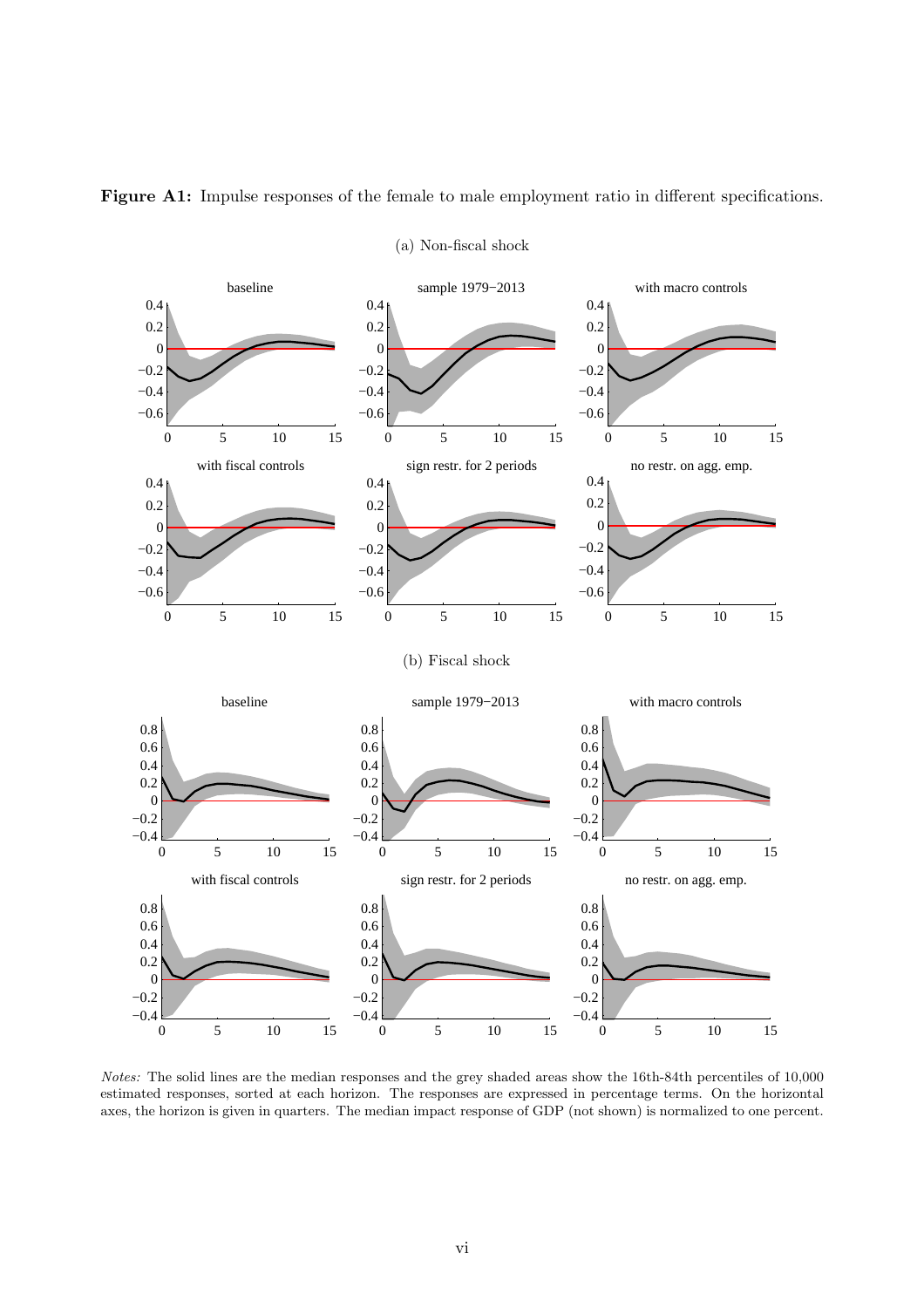

Figure A2: Impulse responses to tax shocks and spending shocks.

(a) Spending shock

Notes: The solid lines are the median responses and the grey shaded areas show the 16th-84th percentiles of 10,000 estimated responses, sorted at each horizon. The responses are expressed in percentage terms. On the horizontal axes, the horizon is given in quarters. The median impact response of GDP (not shown) is normalized to one percent.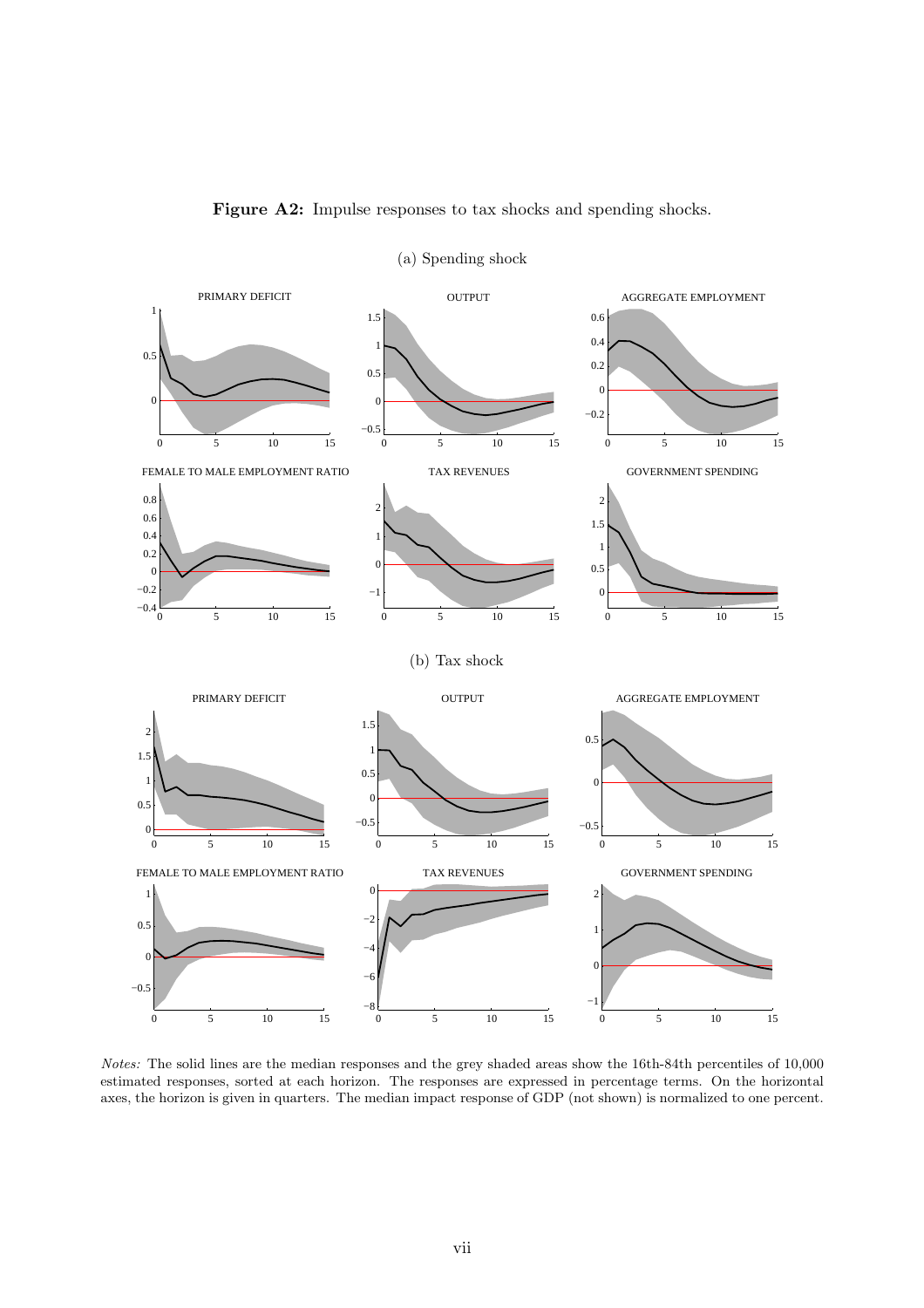Figure A3: Impulse responses in VAR decomposing the dynamics of the gender employment ratio into between-occupation dynamics and within-occupation dynamics, excluding government employment



Notes: The solid lines are the median responses and the grey shaded areas show the 16th-84th percentiles of 10,000 estimated responses, sorted at each horizon. The responses are expressed in percentage terms. On the horizontal axes, the horizon is given in quarters. The median impact response of GDP (not shown) is normalized to one percent.